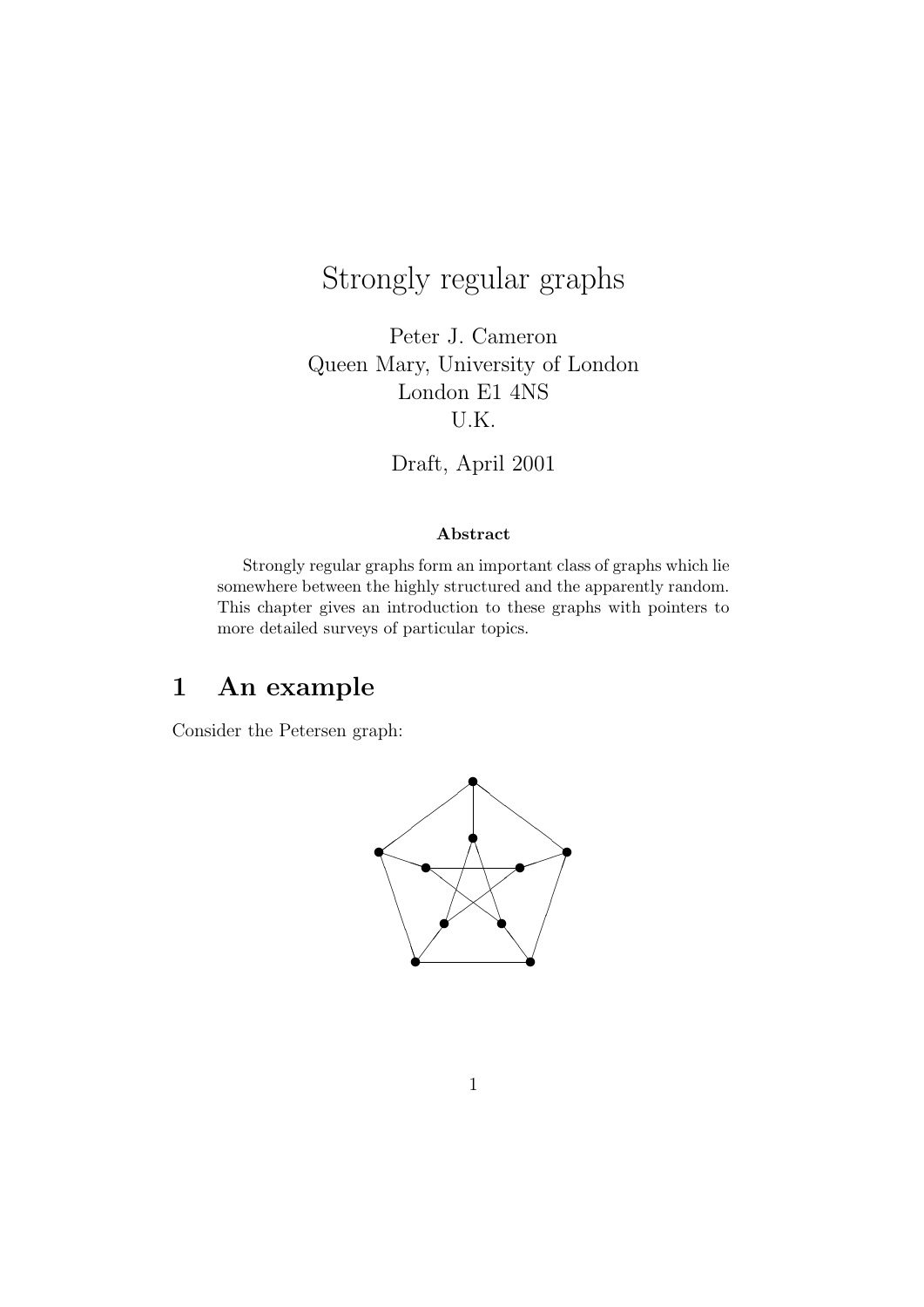Of course, this graph has far too many remarkable properties for even a brief survey here. (It is the subject of a book [17].) We focus on a few of its properties: it has ten vertices, valency 3, diameter 2, and girth 5. Of course these properties are not all independent. Simple counting arguments show that a trivalent graph with diameter 2 has at most ten vertices, with equality if and only it has girth 5; and, dually, a trivalent graph with girth 5 has at least ten vertices, with equality if and only it has diameter 2.

The conditions "diameter 2 and girth 5" can be rewritten thus: two adjacent vertices have no common neighbours; two non-adjacent vertices have exactly one common neighbour. Replacing the particular numbers 10, 3, 0, 1 here by general parameters, we come to the definition of a strongly regular graph:

**Definition** A strongly regular graph with parameters  $(n, k, \lambda, \mu)$  (for short, a srg $(n, k, \lambda, \mu)$  is a graph on *n* vertices which is regular with valency k and has the following properties:

- any two adjacent vertices have exactly  $\lambda$  common neighbours;
- any two nonadjacent vertices have exactly  $\mu$  common neighbours.

So the Petersen graph is a  $srg(10, 3, 0, 1)$ .

The complete and null graphs are vacuously strongly regular, the parameters  $\mu$  and  $\lambda$  respectively being undefined for them. Often these trivial cases are excluded.

The four parameters are not independent. Choose a vertex  $v$ ; counting in two ways the ordered pairs  $(x, y)$  of adjacent vertices such that x is adjacent to v but  $y$  is not, we obtain the following result.

**Proposition 1.1** The parameters  $(n, k, \lambda, \mu)$  of a strongly regular graph satisfy the equation

$$
k(k - \lambda - 1) = (n - k - 1)\mu.
$$

Later in this chapter we will see that the parameters also satisfy various algebraic conditions and inequalities. A complete characterisation of the parameter sets of strongly regular graphs is not known.

This section concludes with two basic facts about strongly regular graphs.

**Proposition 1.2** (a) The complement of a strongly regular graph is also strongly regular.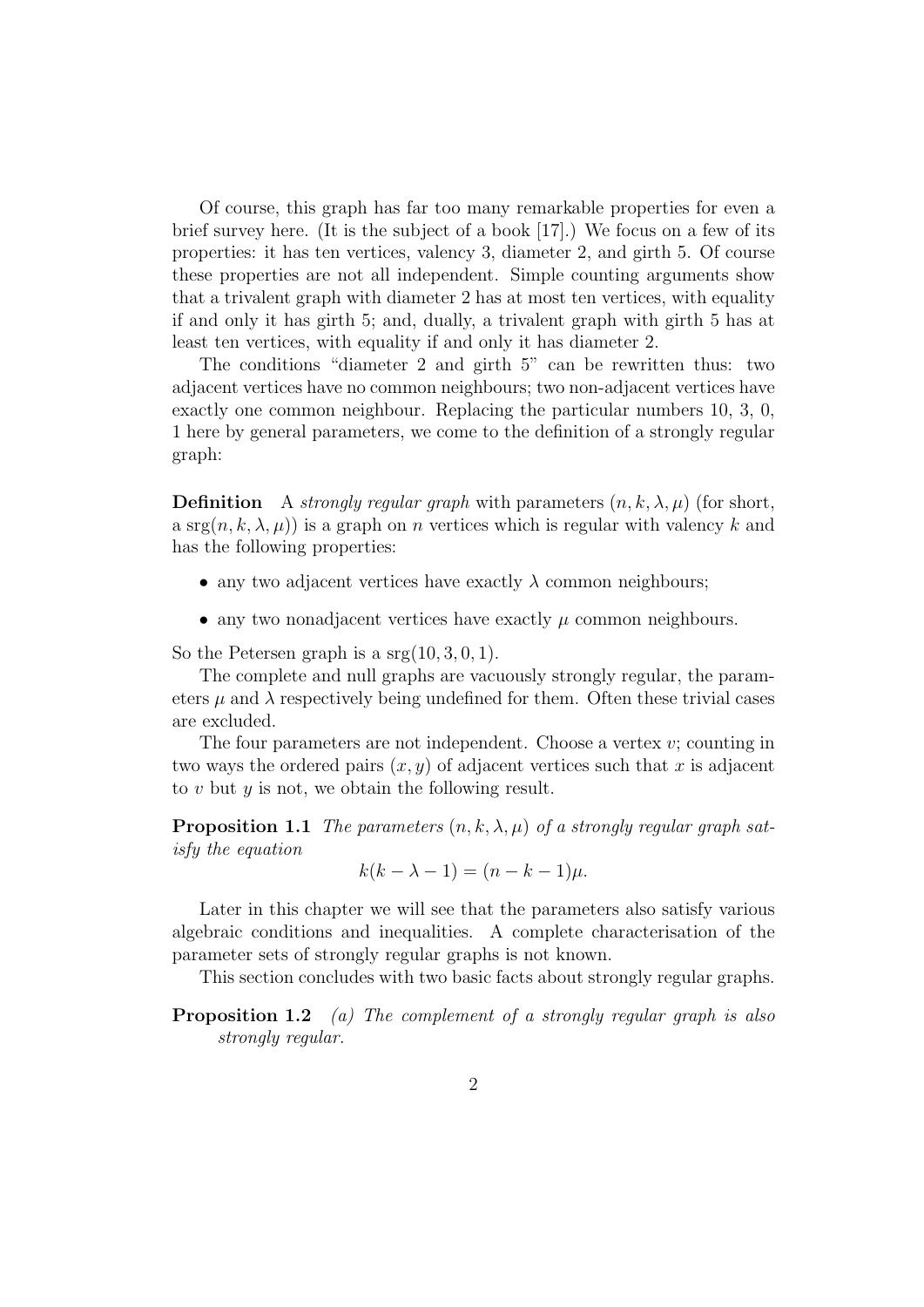- (b) A strongly regular graph is disconnected if and only if it is isomorphic to  $mK_r$  (the disjoint union of m copies of  $K_r$ ) for some positive integers m and r; this occurs if and only if  $\mu = 0$ .
- (c) A connected strongly regular graph has diameter 2.

### 2 A hierarchy of regularity conditions

We can put the definition of a strongly regular graph into a more general context as follows. For a non-negative integer t, let  $C(t)$  be the following graph property:

Let  $S_1$  and  $S_2$  be sets of at most t vertices. If the induced subgraphs on  $S_1$  and  $S_2$  are isomorphic, then the number of vertices joined to every vertex in  $S_1$  is equal to the number joined to every vertex in  $S_2$ .

A graph satisfying  $C(t)$  is sometimes called *t*-tuple regular. If G is such a graph, its *parameters* are the numbers  $\lambda(S)$ , where  $\lambda(S)$  denotes the number of common neighbours of a set of vertices inducing a subgraph isomorphic to  $S$ , while  $S$  runs over all isomorphism types of graphs on at most  $t$  vertices.

The conditions  $C(t)$  obviously become stronger as t increases.  $C(0)$  is vacuous, and  $\lambda(\emptyset)$  is just the number of vertices of the graph G. A graph satisfies  $C(1)$  if and only if it is regular;  $\lambda$ (vertex) is the valency. A graph satisfies  $C(2)$  if and only if it is strongly regular;  $\lambda$ (edge) and  $\lambda$ (nonedge) are the parameters called  $\lambda$  and  $\mu$  in the last section.

In fact the hierarchy is finite [7]:

**Theorem 2.1** A graph which satisfies  $C(5)$  also satisfies  $C(t)$  for all nonnegative integers t. The only such graphs are  $nK_r$  and its complement for all  $n, r \geq 1$ , the 5-cycle  $C_5$ , and the  $3 \times 3$  square lattice  $L(K_{3,3})$ .

There are only two known examples (up to complementation) of graphs satisfying  $C(4)$  but not  $C(5)$ , the *Schläfli graph* on 27 vertices and the McLaughlin graph on 275 vertices. Infinitely many additional graphs satisfying  $C(3)$  are known; all of them except for  $L(K_{n,n})$  for  $n \geq 4$  and finitely many others are associated with geometric objects such as quadrics in projective spaces and extremal generalised quadrangles.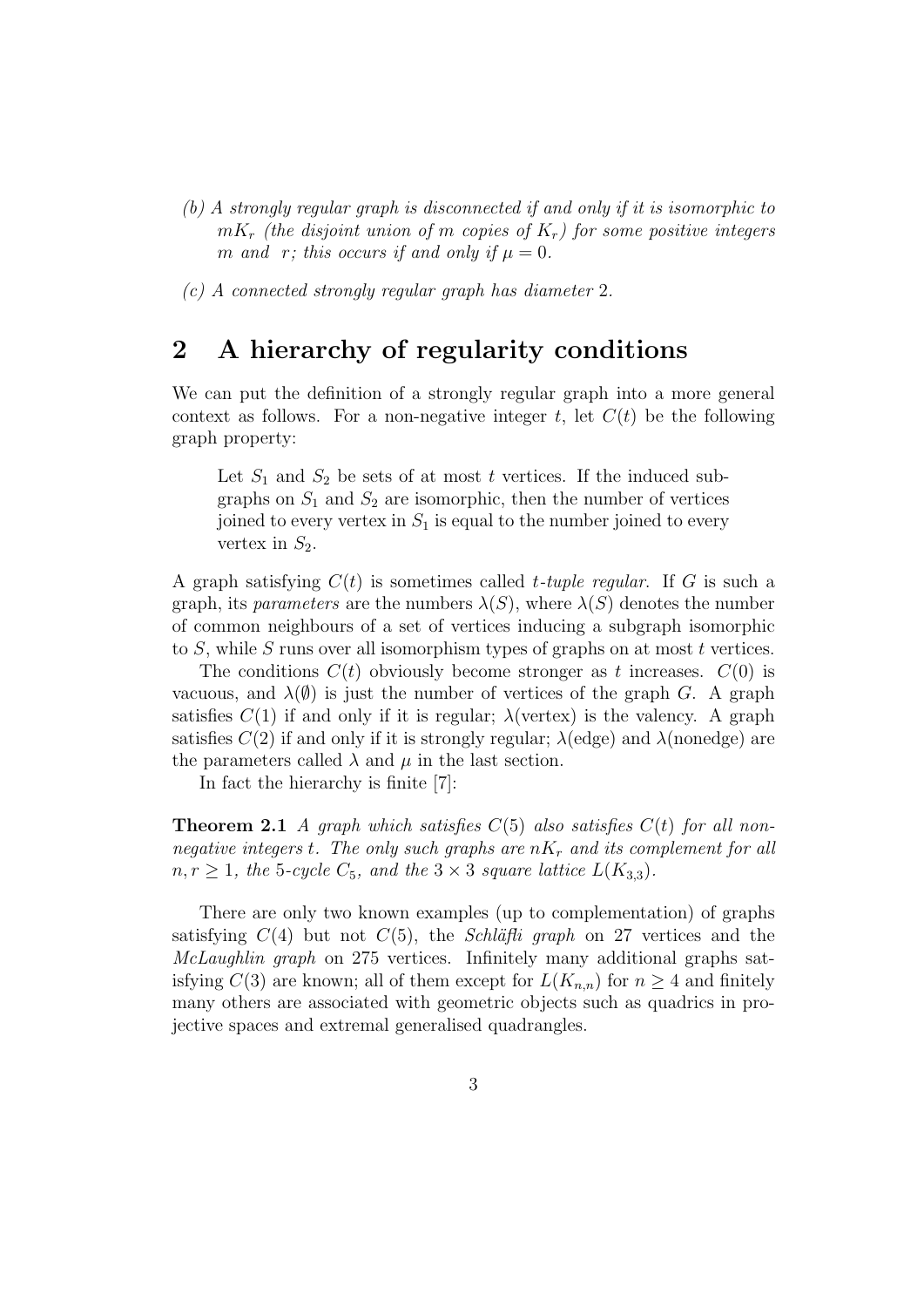On the other hand, there is no shortage of graphs satisfying  $C(0)$  or C(1). The number of graphs on n vertices is asymptotic to  $2^{n(n-1)/2}/n!$ , while the number of graphs of valency k is asymptotically  $c_k n^{n(k-2)/2}/n!$  for  $2 < k = o(\sqrt{n})$ . (Estimates exist also for  $k \sim cn$ . See Wormald [32].) For both graphs and regular graphs, there are well-developed theories of random objects, including the assertion that almost all have no non-trivial automorphisms (explaining the  $n!$  in the denominators of the asymptotic formulae).

Strongly regular graphs stand on the cusp between the random and the highly structured. For example, there is (up to isomorphism) a unique  $srg(36, 10, 4, 2)$ ; but a computation by McKay and Spence [20] showed that the number of  $srg(36, 15, 6, 6)s$  is 32548. The pattern continues: there is a unique  $\arg(m^2, 2(m-1), m-2, 2)$ , but more than exponentially many  $srg(m^2, 3(m-1), m, 6)$ s, as we will see.

This suggests that no general asymptotic results are possible, and that, depending on the parameters, strongly regular graphs can behave in either a highly structured or an apparently random manner.

Another role of strongly regular graphs is as test cases for graph isomorphism testing algorithms. The global uniformity ensured by the definition makes it harder to find a canonical labelling, while the superexponential number of graphs means that they cannot be processed as exceptions.

The Paley graphs and other strongly regular (and similar) graphs have been used as models of "pseudo-random graphs" (see Thomason [28]).

Recently, Fon-Der-Flaass [14] has observed that an old construction of Wallis [29] gives rise to more than exponentially many strongly regular graphs with various parameter sets to be discussed below. He also used these graphs to establish the following result about universality of strongly regular graphs:

Theorem 2.2 Any graph on n vertices is an induced subgraph of a strongly regular graph on at most  $4n^2$  vertices. This is within a constant factor of best possible.

It is not known whether such a universality result holds for graphs satisfying  $C(3)$ .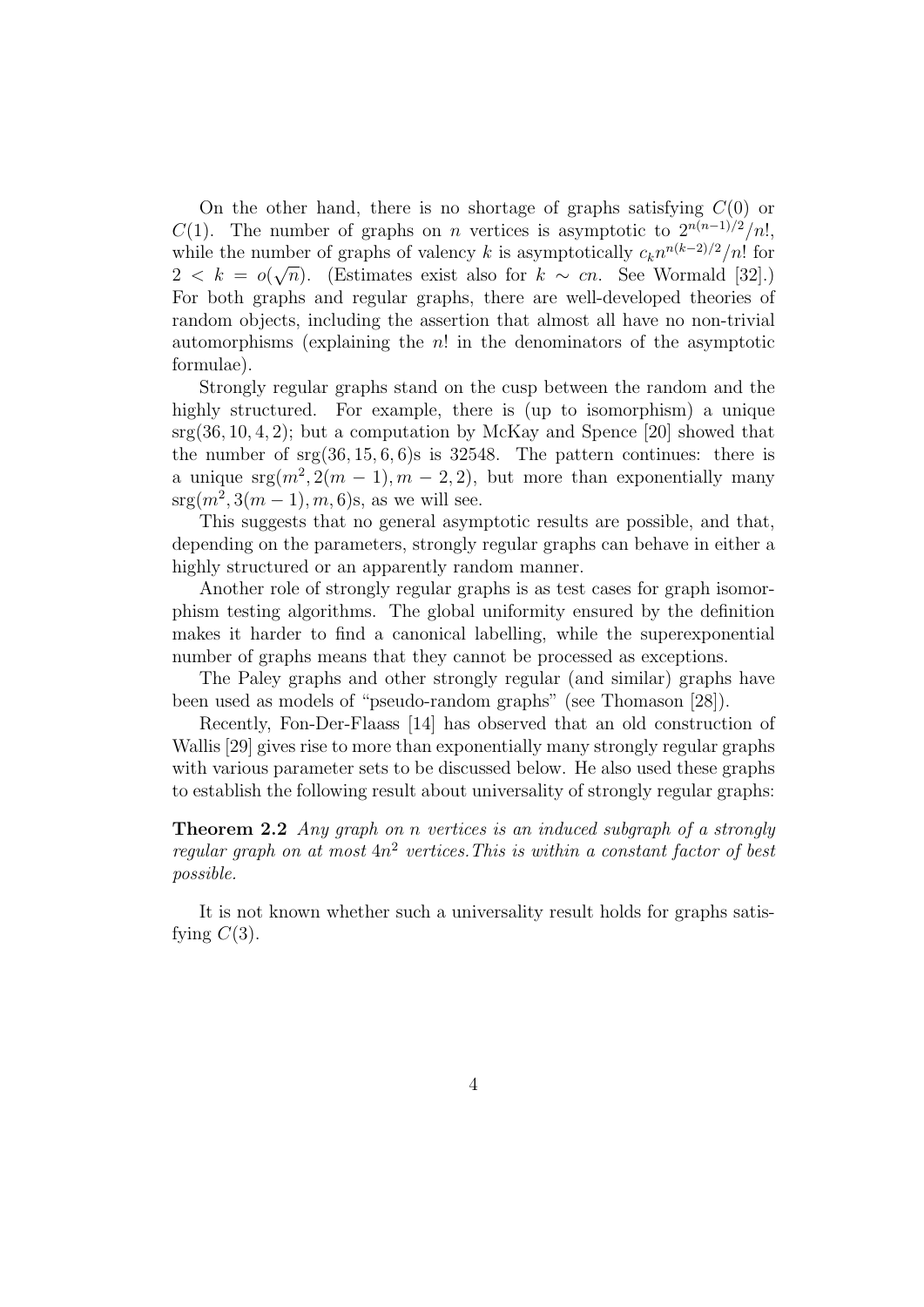### 3 Parameter conditions

The parameters of strongly regular graphs satisfy a number of restrictions. Some of the more important are described here.

**Theorem 3.1** Suppose that G is a strongly regular graph with parameters  $v, k, \lambda, \mu$ . Then the numbers

$$
f, g = \frac{1}{2} \left( v - 1 \pm \frac{(v - 1)(\mu - \lambda) - 2k}{\sqrt{(\mu - \lambda)^2 + 4(k - \mu)}} \right)
$$

are non-negative integers.

**Proof** Let A be the adjacency matrix of G. The fact that  $G$  is strongly regular shows that

$$
A^2 = kI + \lambda A + \mu (J - I - A),
$$

where  $J$  is the all-1 matrix. The all-1 vector  $j$  is an eigenvector of  $A$  with eigenvalue 1. Any other eigenvector of  $A$  is orthogonal to  $j$ , so the corresponding eigenvalue satifies the quadratic equation

$$
x^2 = k + \lambda x + \mu(-1 - x).
$$

From this we can calculate the two eigenvalues  $r, s$  and (using the fact that the trace of  $A$  is zero) their multiplicities  $f, g$ , finding the given expressions.

On the basis of this theorem, we can classify strongly regular graphs into two types:

- Type I or conference graphs have  $(v-1)(\mu-\lambda)-2k=0$ . This implies that  $\lambda = \mu - 1$ ,  $k = 2\mu$ , and  $n = 4\mu + 1$ . (These are precisely the strongly regular graphs which have the same parameters as their complements.) It is known that they exist only if  $v$  is the sum of two squares.
- Type II graphs: for these graphs,  $(\mu \lambda)^2 + 4(k \mu)$  is a perfect square, say  $d^2$ , where d divides  $(v-1)(\mu-\lambda)-2k$  and the quotient is congruent to  $v - 1 \mod 2$ .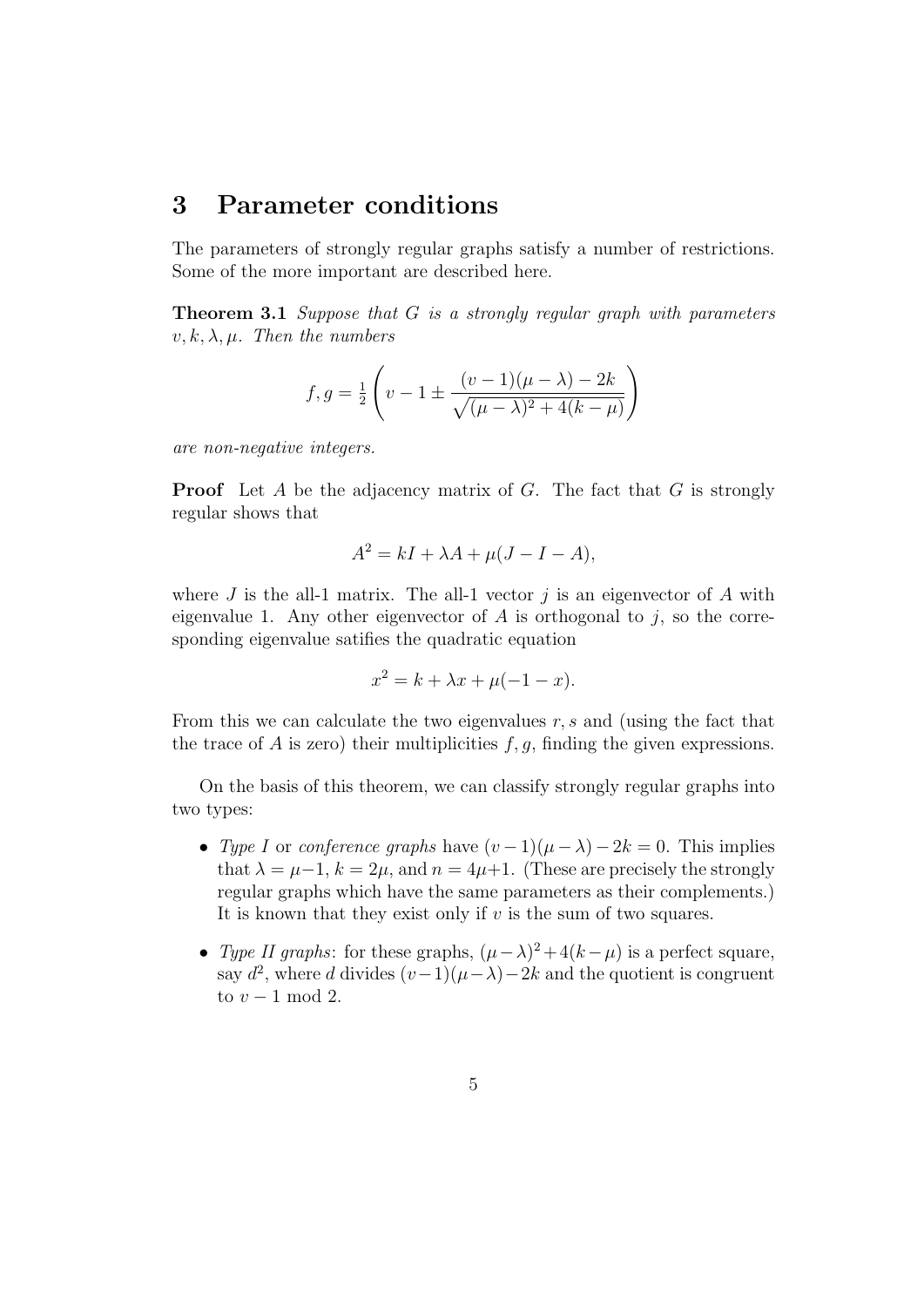Examples of conference graphs include the *Paley graphs*  $P(q)$ *:* the vertex set of  $P(q)$  is the finite field  $GF(q)$ , where q is a prime power congruent to 1 mod 4, and u and v are adjacent if and only if  $u - v$  is a non-zero square in  $GF(q)$  (Paley [23]).

The "non-principal" eigenvalues  $r$  and  $s$  of a Type II strongly regular graph are integers with opposite signs. The parameters may be conveniently expressed in terms of the eigenvalues as follows:

$$
\lambda = k + r + s + rs, \qquad \mu = k + rs.
$$

Of the other conditions satisfied by the parameters of a strongly regular graph, the most important is the *Kre* $\check{n}$  *condition*, first proved by Scott [24] using a result of Kreĭn [18] from harmonic analysis. It states that

$$
(r+1)(k+r+2rs) \le (k+r)(s+1)^2,
$$

and a similar inequality with  $r$  and  $s$  reversed. The first bound is attained by a graph if and only if the second is attained by its complement. As we will see, the two inequalities are associated with the geometry of the two non-trivial eigenspaces of the adjacency matrix.

Some parameter sets satisfy all known necessary conditions. We mention a few of these here.

**Pseudo-Latin square**  $PL_r(n)$ , with  $1 \leq r \leq n$ : these have  $v = n^2$ ,  $k = r(n-1)$ ,  $\lambda = r^2 - 3r + m$ ,  $\mu = r(r-1)$ . The significance of the name will appear in the next section.

**Negative Latin square**  $NL_r(n)$ , obtained by replacing r and n by their negatives in the formulae just given. (Since this gives  $\lambda = r^2 + 3r - n$ , we must have  $n \ge r(r+3)$ ; equality holds if and only if the Kreĭn bound is met.)

**Smith graphs** whose somewhat involved parameters will not be given here (see [9], p. 111). These parameters always attain the Kre $\tilde{p}$  bound.

These parameters arise in the theorem of Cameron et al. [8]:

**Theorem 3.2** Let G be a graph satisfying  $C(3)$ . Then either G is the pentagon, or its parameters are of pseudo-Latin square, negative Latin square, or Smith type.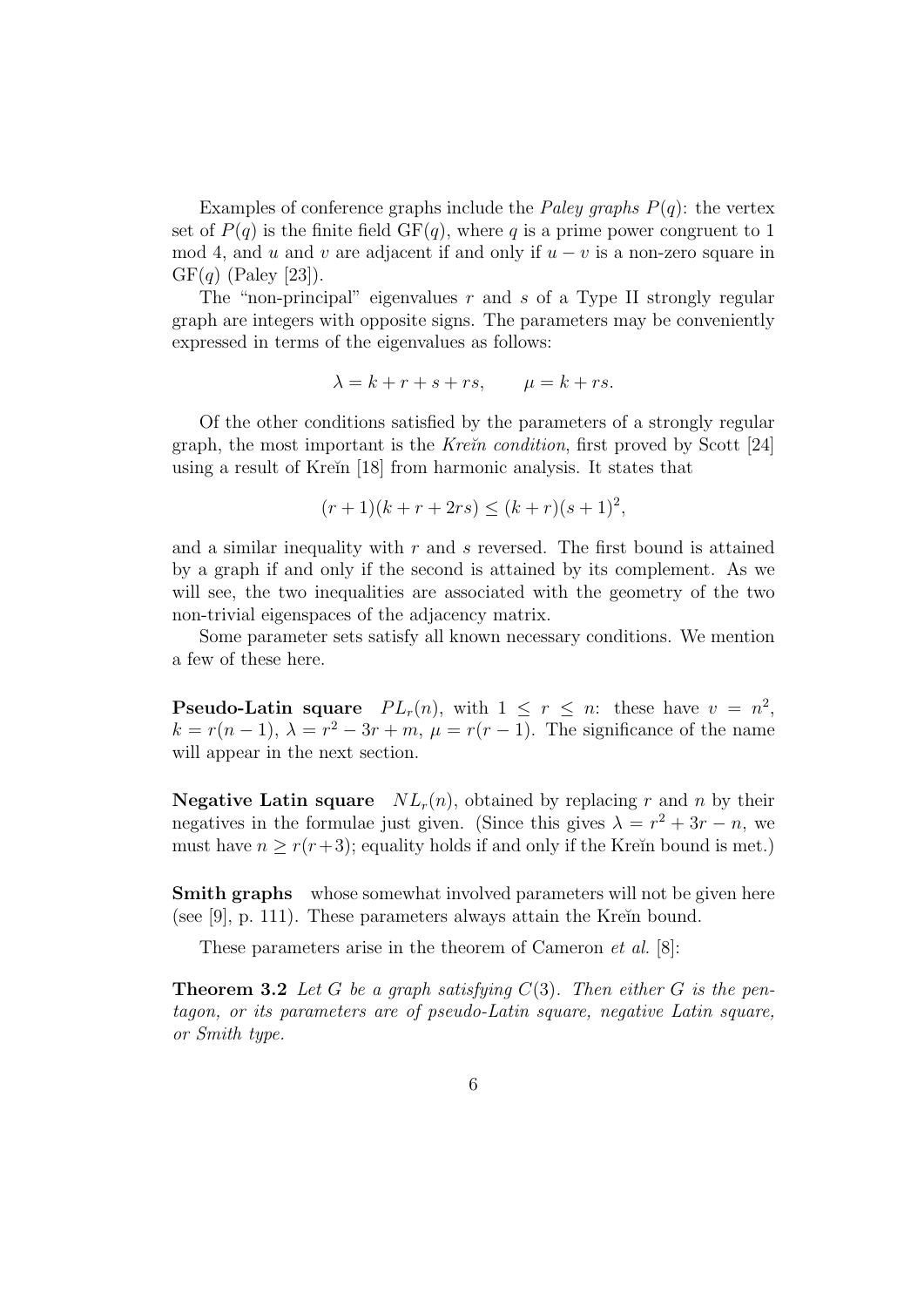### 4 Geometric graphs

The notion of a partial geometry was introduced by Bose [3] as a tool for studying strongly regular graphs. Subsequently, partial geometries have been studied in their own right, and the concept has been extended in various ways, not all related to strongly regular graphs. This section focuses only on the connections.

A partial geometry with parameters  $(s, t, \alpha)$ , or  $pg(s, t, \alpha)$ , is an incidence structure of points and lines satisfying the following axioms:

- any line contains  $s + 1$  points, and any point lies on  $t + 1$  lines;
- two lines meet in at most one point (or equivalently, two points lie on at most one line);
- if the point p is not on the line L, there are precisely  $\alpha$  incident pairs  $(q, M)$ , where q is a point of L and M a line through p.

Note that Bose used slightly different parameters: he put  $R, K, T$  for what are here called  $s + 1$ ,  $t + 1$ ,  $\alpha$ .

The dual of a  $pg(s, t, \alpha)$  is obtained by interchanging the names "point" and "line" for the two types of object and dualising the incidence relation. It is also a partial geometry with parameters  $(t, s, \alpha)$ .

The *point graph* of a partial geometry is the graph whose vertices are the points of the geometry, adjacency being defined by collinearity. The line graph is the point graph of the dual geometry; that is, its vertices are the lines, and adjacency is given by concurrence.

**Proposition 4.1** The point graph of a  $pg(s,t,\alpha)$  is an  $sg(n, s(t + 1), s 1+t(\alpha-1), (t+1)\alpha)$ , where  $n=(s+1)(st+\alpha)/\alpha$ .

The proof of this result is straightforward. Motivated by this, we say that a strongly regular graph  $G$  is *geometric* if it is the point graph of a partial geometry, and that  $G$  is *pseudo-geometric* if its parameters have the form given in Proposition 4.1 for some positive integers  $s, t, \alpha$ . Sometimes we append the triple  $(s, t, \alpha)$  to the term "geometric" or "pseudo-geometric".

Not every pseudo-geometric graph is geometric. Indeed, a pseudo-geometric  $(s, t, \alpha)$  graph is geometric if and only if there is a collection L of  $(s + 1)$ -cliques with the property that every edge lies in just one clique of L. If some edge lies in no  $(s + 1)$ -clique, the graph is clearly not geometric;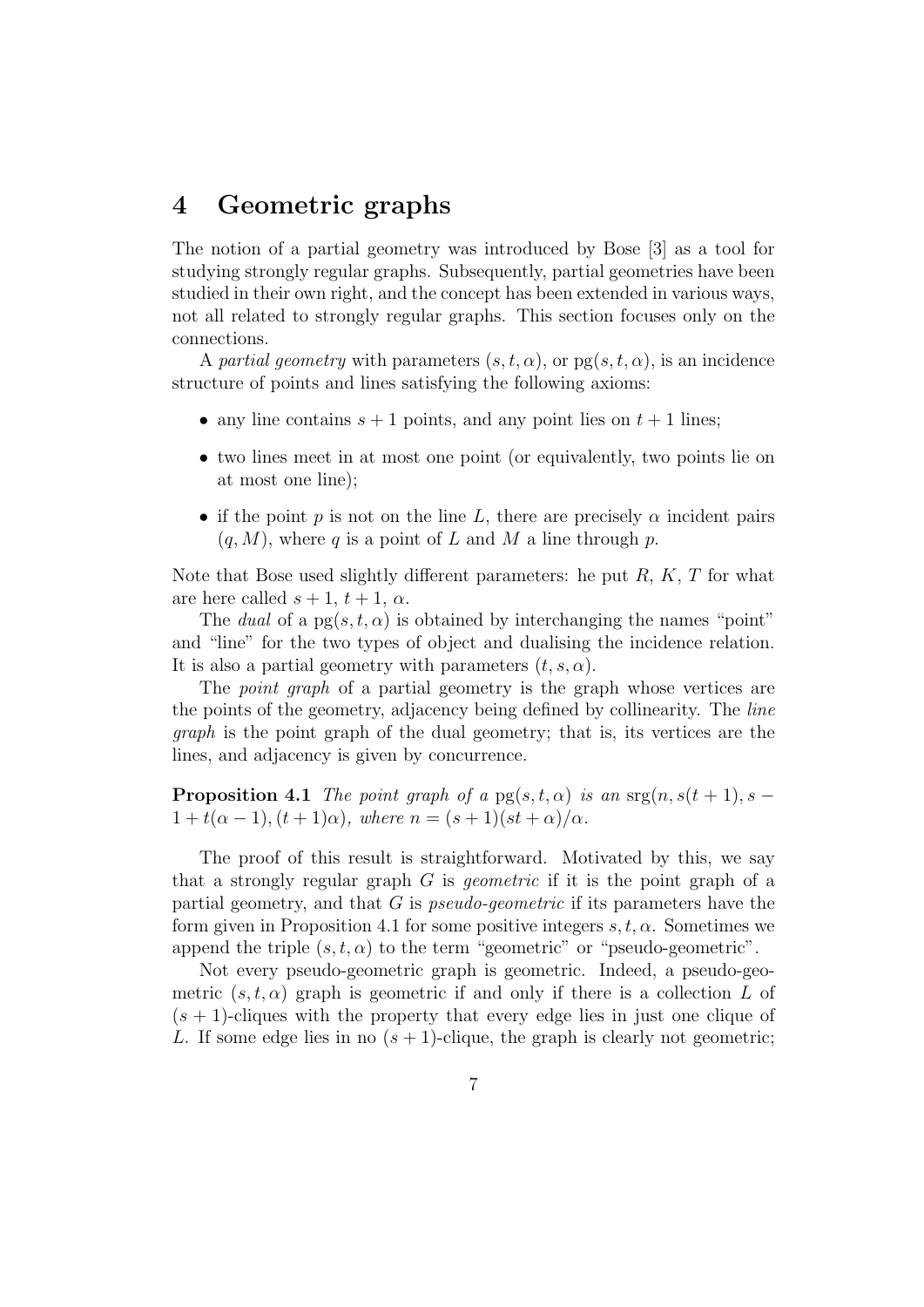but if there are "too many" cliques, it is often not clear whether a suitable collection can be selected.

The major result of Bose can now be stated:

**Theorem 4.2** Suppose that  $s, t, \alpha$  are positive integers satisfying

$$
s > \frac{1}{2}(t+2)(t-1+\alpha(t^2+1)).
$$

Then any pseudo-geometric  $(s, t, \alpha)$  graph is geometric. Indeed, every edge of such a graph lies in a unique  $(s + 1)$ -clique.

In order to see the power of this theorem, we look at partial geometries a little more closely. We divide them into six types.

**Linear spaces,** the case  $\alpha = s+1$ . A point not on a line L is collinear with every point of L. It follows that any two points lie on a (necessarily unique) line. Such structures are also known as 2-designs, pairwise balanced designs, or Steiner systems. The point graph of a linear space is just a complete graph and so of no interest.

We note in passing the asymptotic existence theorem of Richard Wilson [30]. A necessary condition for a linear space with n points having  $s + 1$ points on each line is that s divides  $n-1$  and  $s+1$  divides  $n(n-1)$ . In terms of s and t, this is the single condition that  $s + 1$  divides  $t(t + 1)$ . Wilson showed the existence of a function  $f(s)$  such that, if  $t > f(s)$  and the necessary condition is satisfied, then a linear space exists.

**Dual linear spaces,** the case  $\alpha = t + 1$ . The geometries are the duals of those in the preceding case, but the graphs (the line graphs of linear spaces) are much more interesting.

We examine two special cases. A linear space with two points on each line is just a complete graph  $K_n$ , and its line graph (the point graph of the dual) is just the usual line graph  $L(K_n)$ . We have  $s = 1$ ,  $\alpha = 2$ , and  $t = n - 2$ ; the inequality in Bose's Theorem reduces to  $n > 8$ . Hence:

**Corollary 4.3** The graph  $L(K_n)$  is strongly regular, and for  $n > 8$  it is the unique strongly regular graph with its parameters.

The conclusion actually holds for all  $n \neq 8$ . For  $n = 8$ , Chang [10] showed that there are exactly four strongly regular graphs with parameters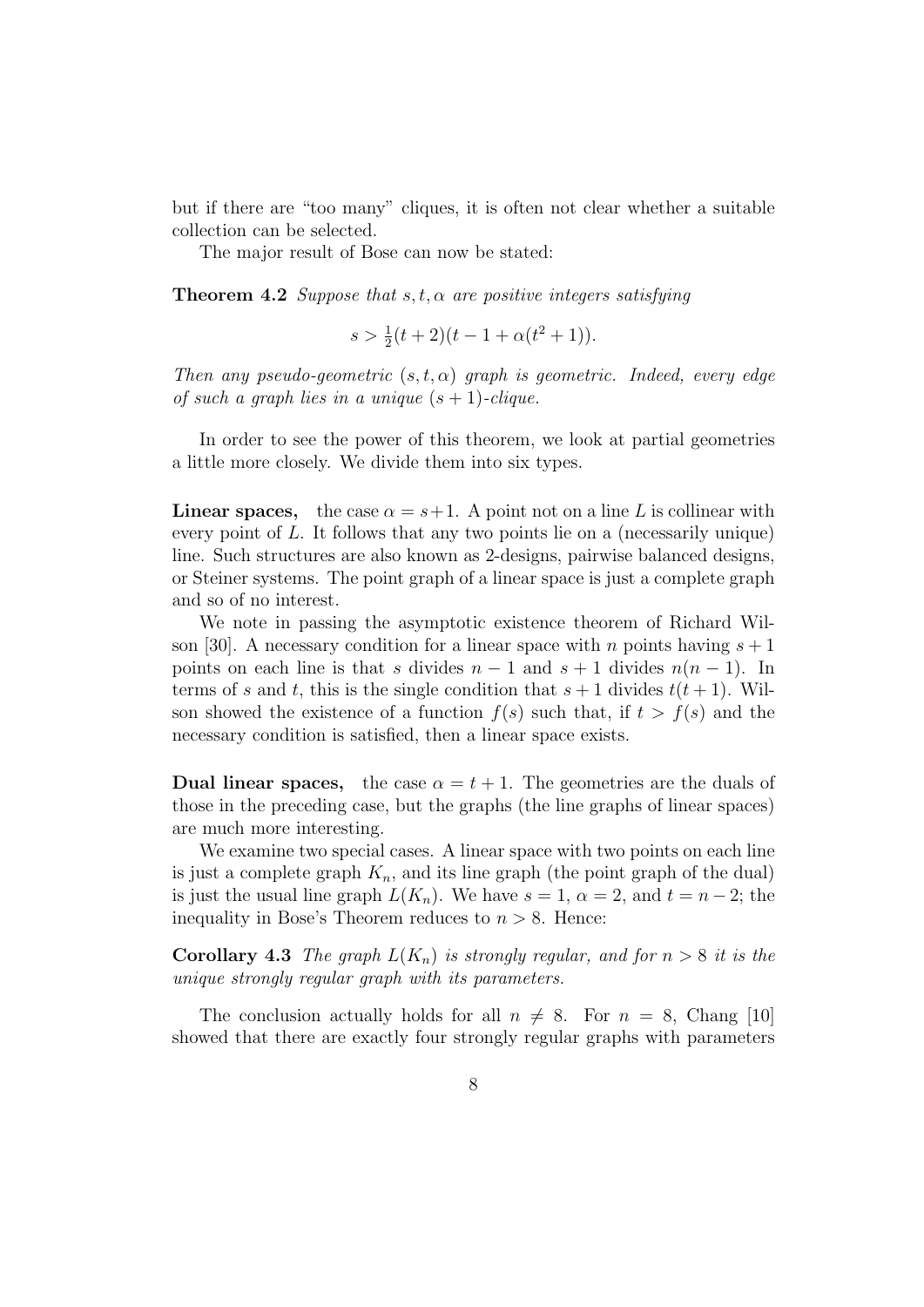$(28, 12, 6, 4)$ . Note that  $L(K_n)$  is called the *triangular graph*  $T(n)$  in the literature on strongly regular graphs.

A linear space with three points on each line is a Steiner triple system, or STS. The fact that an STS with  $n$  points exists for all  $n$  congruent to 1 or 3 mod 6 goes back to Kirkman in 1847. More recently, Wilson [30] showed that the number  $v(n)$  of Steiner triple systems on an admissible number n of points satisfies

$$
v(n) \ge \exp(n^2 \log n/6 - cn^2).
$$

Moreover, a STS of order  $n > 15$  can be recovered uniquely from its line graph. Hence there are superexponentally many  $\text{srg}(n, 3s, s + 3, 9)$ , for  $n =$  $(s+1)(2s+3)/3$  and s congruent to 0 or 2 mod 3.

**Transversal designs,** the case  $s = \alpha$ . In this case, it can be shown that there is a partition of the points into subsets traditionally called "groups" (though there is no connection with the algebraic notion): each line is a transversal for the family of groups, and any two points in different groups lie on a line. Thus, the point graph is complete multipartite, the partite sets being the groups.

#### Dual transversal designs, the case  $t = \alpha$ .

For  $t = 2$ , the graph is the line graph of the complete bipartite graph  $K_{n,n}$ . Bose's theorem gives us the following result:

**Corollary 4.4** The graph  $L(K_{n,n})$  is strongly regular, and for  $n > 4$  it is the unique strongly regular graph with its parameters.

Again this holds for all  $n \neq 4$ . Shrikhande showed that there are just two strongly regular graphs with parameters  $(16, 6, 2, 2)$ , namely  $L_{4,4}$  and one other now called the Shrikhande graph (defined below). In the literature on strongly regular graphs,  $L(K_{n,n})$  is referred to as the square lattice graph  $L_2(n)$ .

If  $t > 2$ , for reasons which will become clear, we use new parameters n and r, where  $n = s + 1$  and  $r = t + 1$ . The "groups" dualise to become a partition of the lines into "parallel classes", each parallel class forming a partition of the points. There are  $k$  lines in each parallel class, with  $n$  points on each, so the number of points is  $n^2$ . The geometry is called a *net* of order n and degree r.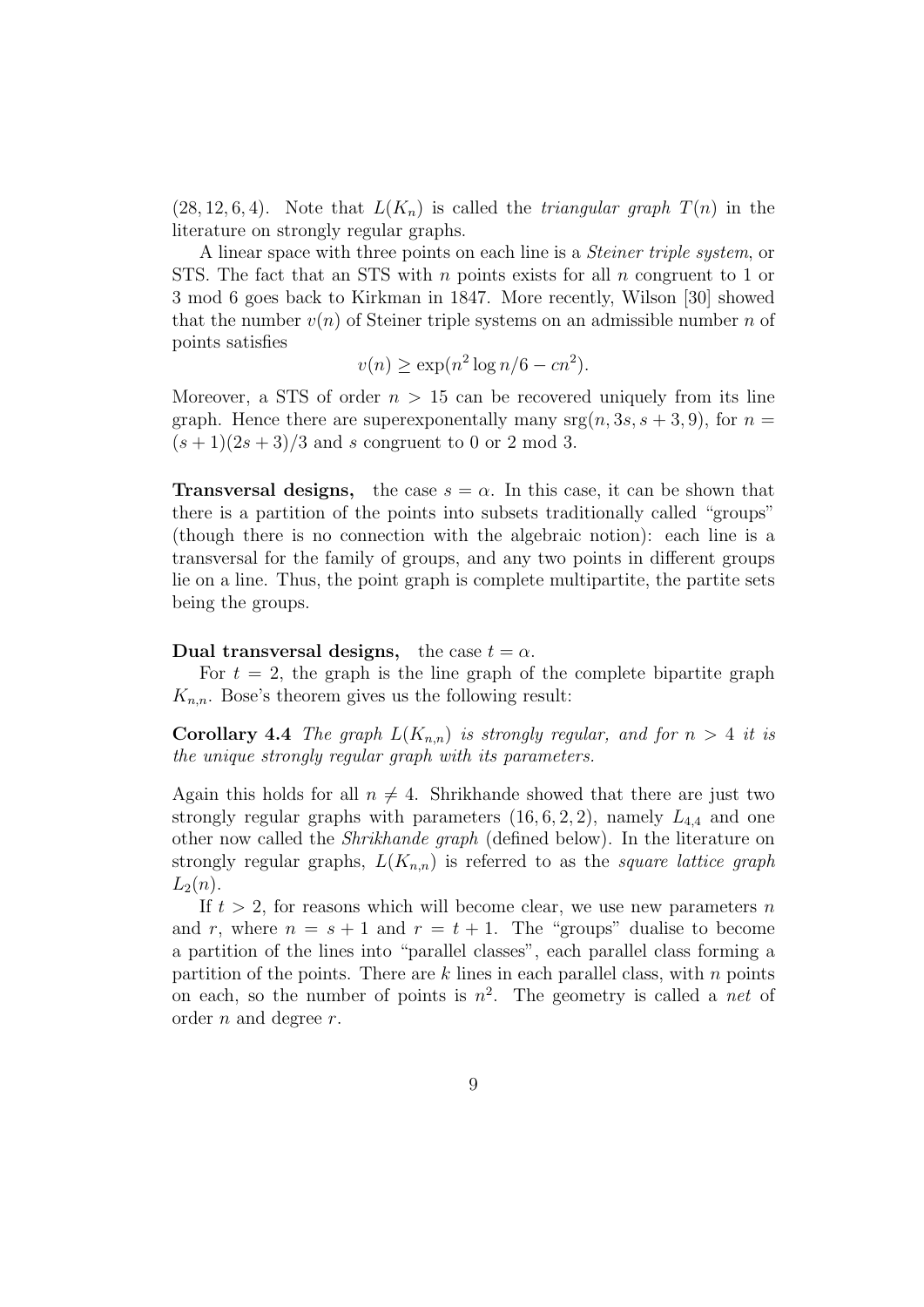Select two parallel classes  $\{V_1, \ldots, V_n\}$  and  $\{H_1, \ldots, H_n\}$ . Now the points can be represented as a  $n \times n$  grid, where the lines  $V_i$  run vertically and the  $H_i$  horizontally, and the unique point on  $V_i$  and  $H_i$  can be labelled  $p_{ij}$ .

Now let  $\{L_1, \ldots, L_n\}$  be another parallel class of lines. Construct a  $n \times n$ array  $\Lambda$ , with  $(i, j)$  entry l if  $p_{ij} \in L_l$ . It is clear that  $\Lambda$  is a Latin square of order  $n$ . By reversing the construction, any Latin square of order  $n$  gives rise to a net of order  $n$  and degree 3. Since the number of Latin squares of order k is asymptotic to  $\exp(n^2 \log n - 2n^2)$ , we obtain superexponentially many strongly regular graphs with these parameters.

There are just two non-isomorphic Latin squares of order 4, namely the Cayley tables of the Klein group and the cyclic group of order 4. They give rise to two non-isomorphic strongly regular graphs with parameters  $(16, 9, 4, 6)$ , whose complements are  $L_2(4)$  and the Shrikhande graph.

If  $r > 3$ , we have  $r - 2$  additional parallel classes, giving rise to  $r - 2$ Latin squares. It is also easily checked that these Latin squares are *mutually orthogonal*, in the sense that given any two squares  $\Lambda$  and  $\Lambda'$ , then for any given entries l, l', there is a unique cell  $(i, j)$  in which  $\Lambda$  and  $\Lambda'$  have entries l and l' respectively. Conversely, a set of  $r-2$  mutually orthogonal Latin squares (or *MOLS*, as they are called) of order n gives a net of order n and degree r, and hence a strongly regular graph.

For this reason, the point graph of a net of order n and degree  $r$  is called a Latin square graph, denoted  $L_r(n)$ . A pseudo-geometric graph with the parameters of  $L_r(n)$  is the same as what was defined as a pseudo-Latin square graph  $PL<sub>r</sub>(n)$  earlier – hence the name.

If n is a prime power, then there exists a set of MOLS of order  $n$  of the maximum possible size, namely  $n-1$ . (The corresponding net is an *affine plane* of order *n*. Choosing all subsets of  $r-2$  of these squares, where  $r \sim cn$ for  $0 < c < 1$ , we obtain again many strongly regular graphs with the same parameters (but only a fractional exponential number, in this case).

**Generalised quadrangles,** the case  $\alpha = 1$ . In this case the geometry is trivially recoverable from its point graph, since an edge lies in a unique maximal clique. There are "classical" GQs, related to classical groups (symplectic, unitary and orthogonal groups) much as projective planes are related to the projective groups  $PGL(3, q)$ , and some non-classical examples, including some with non-classical parameters. Van Maldegham [21] surveys these geometries.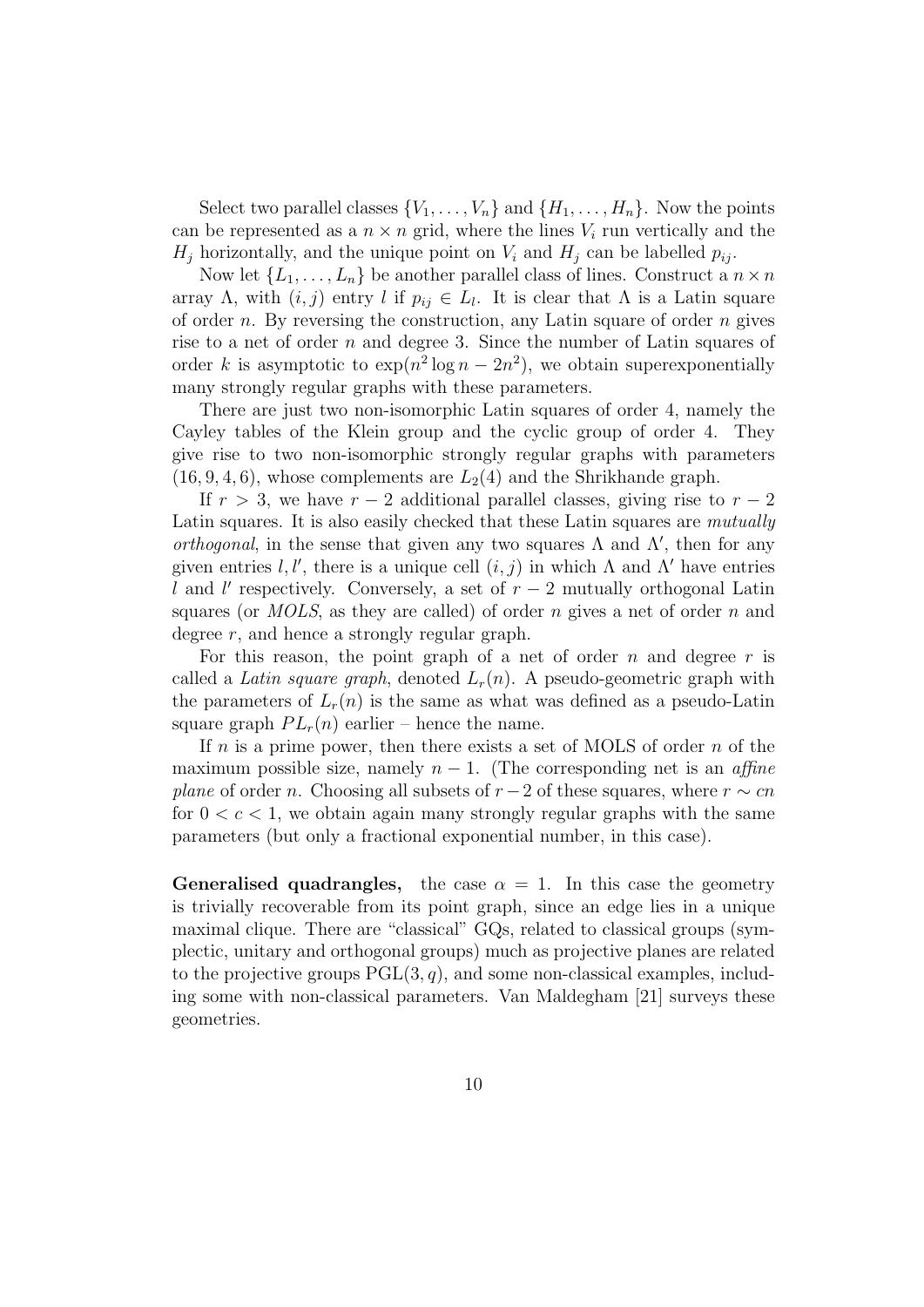Fon-Der-Flaass [14] pointed out that some of Wallis' graphs [29], and some variants of them, have pseudo-geometric parameters corresponding to GQs with  $s = q + 1$ ,  $t = q - 1$ , or with  $s = t = q$ , or with  $s = q - 1$ ,  $t = q + 1$ , for prime powers  $q$ . So there are superexponentially many graphs for these parameter sets.

The rest, with  $1 < \alpha < \min\{s, t\}$ . Some examples are known but there is much less theory.

We conclude this section with a reference to the work of Neumaier [22], which improves Bose's classical results. From Neumaier's work, we quote two of his most notable results:

**Theorem 4.5** A strongly regular graph having parameters  $(v, k, \lambda, \mu)$  and eigenvalues k, r, s with  $s < -1$ , which satisfies

$$
r > \frac{1}{2}s(s+1)(\mu+1) - 1
$$

is the point graph of a dual linear space or dual transversal design.

The inequality reduces to Bose's in the pseudo-geometric case, but Neumaier's result applies without this assumption.

**Theorem 4.6** For any negative integer m, there is a finite list  $\mathcal{L}(m)$  of strongly regular graphs with the property that, if  $G$  is any connected strongly regular graph whose adjacency matrix has eigenvalue m, then G is a complete multipartite graph with block size  $-m$ , or the point graph of a dual linear space or dual transversal design with  $t + 1 = -m$ , or a member of the list  $\mathcal{L}(m)$ .

For  $m = -1$  the result is trivial, and for  $m = -2$  it was proved by Seidel [25]: the list  $\mathcal{L}(-2)$  contains only the Petersen, Clebsch, Schläfli, Shrikhande and three Chang graphs. However, all but twelve of the 32548 graphs with parameters (36, 15, 6, 6) mentioned earlier belong to  $\mathcal{L}(-3)$ ; that is, only twelve come from Latin squares.

### 5 Eigenvalues and their geometry

Let G be a strongly regular graph with vertex set  $V = \{v_1, \ldots, v_n\}$  and adjacency matrix  $A$ . As we have seen,  $A$  has just three distinct eigenvalues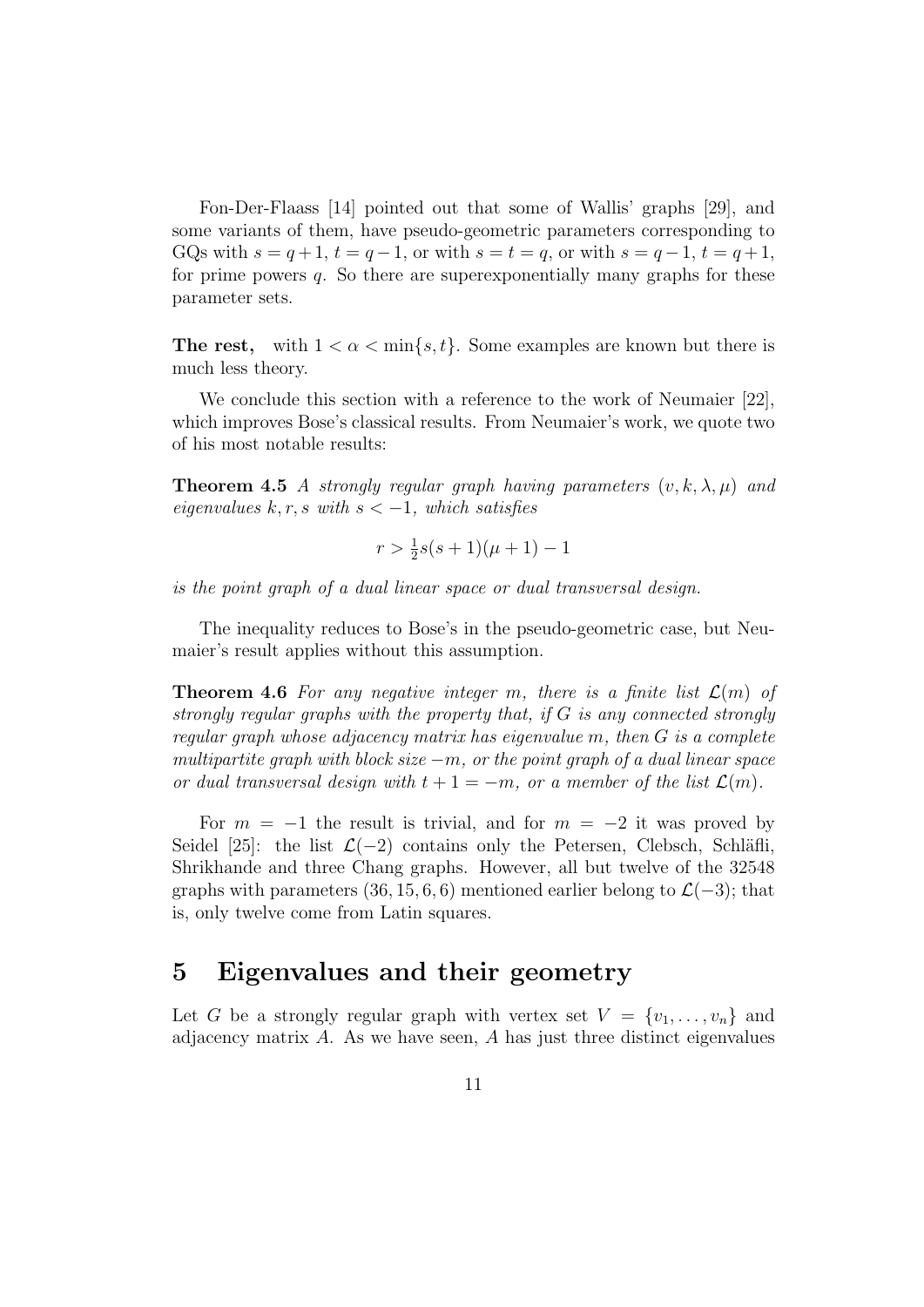k, r, s, with multiplicities 1, f, g respectively (so that  $1 + f + g = n$ ); the eigenvector associated to the eigenvalue k is the all-1 vector. Thus,  $A =$  $kE_0 + rE_1 + sE_2$ , where  $E_0, E_1, E_2$  are the orthogonal projections of  $\mathbb{R}^n$  onto the three eigenspaces  $V_0, V_1, V_2$  of A.

We fix attention on one of the non-trivial eigenspaces, say  $V_1$ , and consider the projections of the vertices (the basis vectors of  $\mathbb{R}^n$ ) onto  $V_1$ . Thus, let  $x_i =$  $v_i E_1$  for  $i = 1, \ldots, n$ . The basic property of these vectors is the following:

**Proposition 5.1** There are real numbers  $\alpha, \beta, \gamma$  (expressible in terms of the parameters of G) such that the inner products of the vectors  $x_i$  are given by

$$
\langle x_i, x_j \rangle = \begin{cases} \alpha, & \text{if } v_i = v_j; \\ \beta, & \text{if } v_i \sim v_j; \\ \gamma, & \text{if } v_i \neq v_j \text{ and } v_i \not\sim v_j. \end{cases}
$$

Moreover, if G is connected and not complete multipartite, then  $x_i \neq x_j$  for  $i \neq j$ .

In particular, if  $G$  is connected and not complete multipartite (as we will assume without comment for the rest of this section), then the vectors will assume without comment for the rest of this section), then the vectors  $x_1, \ldots, x_n$  lie on a sphere of radius  $\sqrt{\alpha}$  in  $\mathbb{R}^f$ , and the angular distances between them take one of two possible values arccos  $\beta/\alpha$  (for adjacent vertices) and  $\arccos \gamma/\alpha$  (for non-adjacent vertices). It is more convenient to re-scale the vectors by  $1/\sqrt{\alpha}$  so that they lie on the unit sphere.

Delsarte et al. [11] proved:

**Theorem 5.2** The cardinality n of a two-distance set on the unit sphere in  $\mathbb{R}^f$  satisfies

$$
n \le \binom{f+2}{2} - 1.
$$

This result can be translated into an inequality on the parameters of a strongly regular graph (which is connected and not complete multipartite). This is the so-called *absolute bound*. The same authors also gave a *special* bound depending on the values of  $\alpha, \beta, \gamma$  (that is, on the actual distances realised by the set); it does not apply for all values of the parameters, but it is sometimes more powerful than the absolute bound.

A set  $X = \{x_1, \ldots, x_n\}$  of vectors lying on the unit sphere  $\Omega = S^{f-1}$ in Euclidean space  $\mathbb{R}^f$  is called a *spherical t-design* if, for any polynomial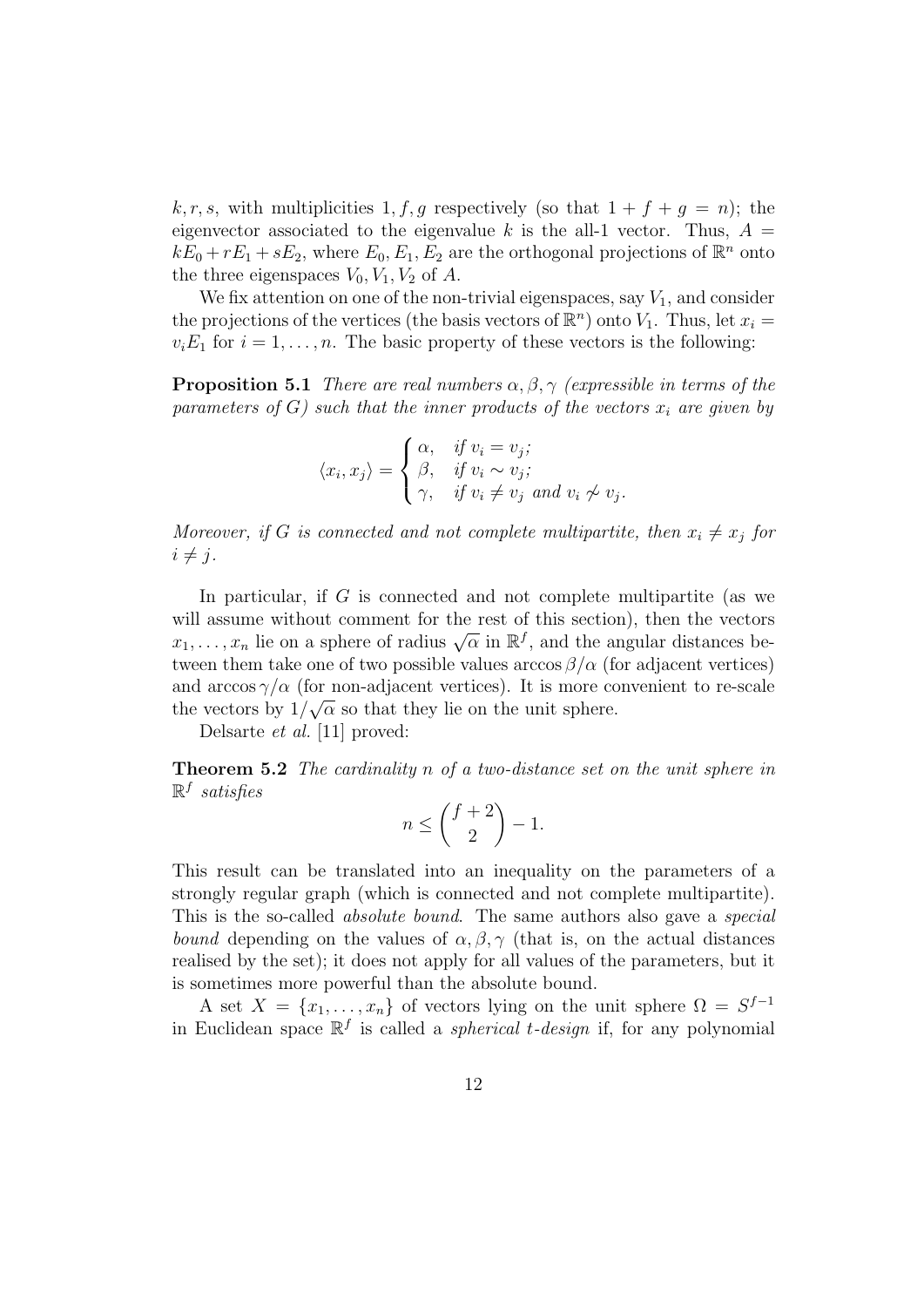function  $F$  of degree at most  $t$ , we have

$$
\frac{1}{n}\sum_{i=1}^{n}F(x_i) = \frac{1}{\text{vol}(\Omega)}\int_{\Omega}F(x)\,\mathrm{d}x.
$$

In other words, the finite set "approximates the sphere up to degree  $t$ ". For small  $t$ , there is a mechanical interpretation. Place unit masses at the points of X. Then X is a spherical 1-design if and only if the centre of mass is at the origin, and is a spherical 2-design if, in addition, the inertia ellipsoid is a sphere (that is, the moments of inertia are all equal and the products of inertia are zero).

**Theorem 5.3** Let G be a connected strongly regular graph which is not complete multipartite, and let  $X$  be the projection of the vertex set of  $G$  onto a non-trivial eigenspace, re-scaled to lie on the unit sphere. Then

- (a) X is a spherical 2-design;
- (b) X is a spherical 3-design if and only if the Kre $\check{\imath}$  bound corresponding to this eigenspace is attained (and this implies that G satisfies  $C(3)$ );
- $(c)$  X is a spherical 4-design if and only if the absolute bound is attained (and this implies that G satisfies  $C(4)$ );
- (d) X is never a spherical 5-design.

We saw that the parameters of graph satisfying  $C(3)$  (apart from the pentagon  $C_5$ ) are either of Latin or negative Latin square type or of Smith type. Such a graph gives a spherical 3-design if and only if it attains the Kreĭn bound). All Smith graphs, and the pentagon, attain this bound, but no graphs of Latin square type do. For negative Latin square type  $NL_r(n)$ , a 3-design arises if and only if  $n = r(r + 3)$ . Only two such graphs are known, the Clebsch graph on 16 vertices  $(r = 1)$  and the Higman–Sims graph on 100 vertices  $(r = 2)$ .

We obtain a spherical 4-design in the smaller eigenspace if and only if the graph  $G$  is  $C_5$  or a so-called "extremal Smith graph". Two examples of extremal Smith graphs are known, the Schläfli graph on 27 vertices and the McLaughlin graph on 275 vertices.

Information on the geometry of eigenspaces for more general classes of graphs is given in Chapter ??; see also Godsil [15].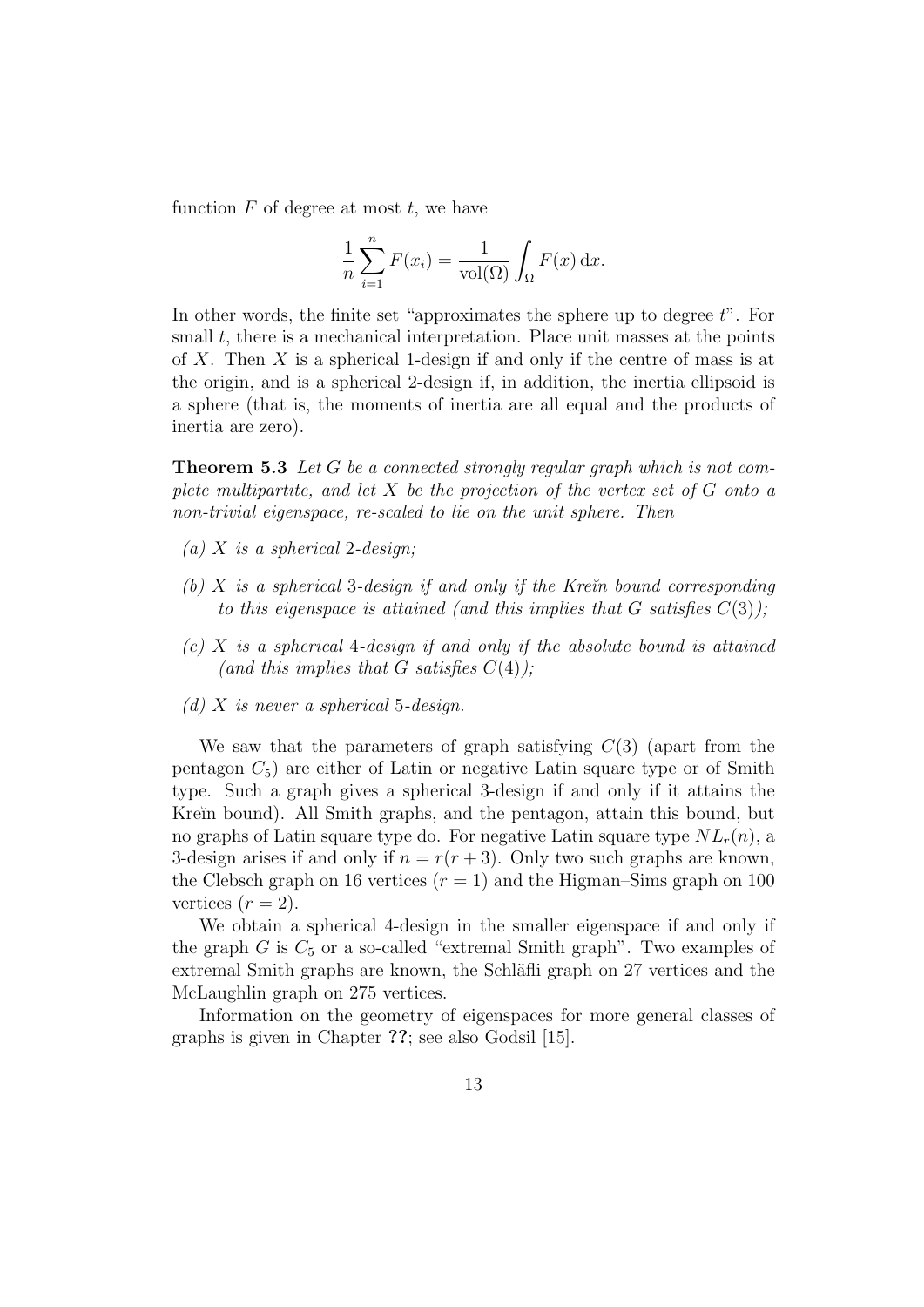### 6 Rank 3 graphs

Looking again at the picture of the Petersen graph with which we began, we see that it has fivefold symmetry, and indeed has the symmetry of a regular pentagon (the dihedral group of order 10). In fact, there is more symmetry, not visible in the diagram. The graph has a well-known representation as the complement of the line graph of  $K_5$ ; that is, the vertices can be labelled with the 2-element subsets of  $\{1, \ldots, 5\}$ , in such a way that two vertices are adjacent if and only if their labels are disjoint. Now the symmetric group  $S_5$ , in its induced action on the vertex labels, acts as a group of automorphisms of the graph. It is not hard to show that  $S_5$  is the full automorphism group. Moreover,  $S_5$  acts transitively on the set of adjacent pairs of vertices and on the set of non-adjacent pairs of vertices.

A graph G is called a rank 3 graph if it admits a group  $\mathcal G$  of automorphisms with the property that  $\mathcal G$  acts transitively on the set of vertices, on the set of ordered pairs of adjacent vertices, and on the set of ordered pairs of nonadjacent vertices. The term comes from permutation group theory, where the rank of a transitive permutation group  $\mathcal G$  on  $\Omega$  is the number of orbits of G on the set of ordered pairs of elements of Ω. In the case of a rank 3 graph, with  $\Omega = VG$ , the three orbits are  $\{(v, v) : v \in VG\}$ ,  $\{(v, w) : v \sim w\}$ , and  $\{(v, w) : v \neq w, v \nsim w\}.$ 

**Proposition 6.1** (a) A rank 3 graph is strongly regular.

(b) Let  $\mathcal G$  be a permutation group which is transitive, has rank 3, and has even order. Then there is a rank 3 graph  $G$  admitting  $G$  as a group of automorphisms.

Proof (a) The number of neighbours of a vertex (or common neighbours of a pair of vertices) is clearly the same as the number of (common) neighbours of any image under an automorphism. The result follows.

(b) The group  $\mathcal G$  has just two orbits on ordered pairs of *distinct* elements of  $\Omega$ , say  $O_1$  and  $O_2$ . Now, for any orbit  $O$ , the set  $O^* = \{(w, v) : (v, w) \in O\}$ is also an orbit. So either  $O_1^* = O_1$ , or  $O_1^* = O_2$ . However, since  $\mathcal G$  has even order, it contains an element  $g$  of order 2. This element interchanges two points v, w of  $\Omega$ . If  $(v, w) \in O_i$ , then  $O_i^* = O_i$ . So the first alternative holds. Now take the graph G to have vertex set  $\Omega$ , with  $v \sim w$  whenever  $(v, w) \in O_1$ . Our argument shows that the graph is undirected; clearly it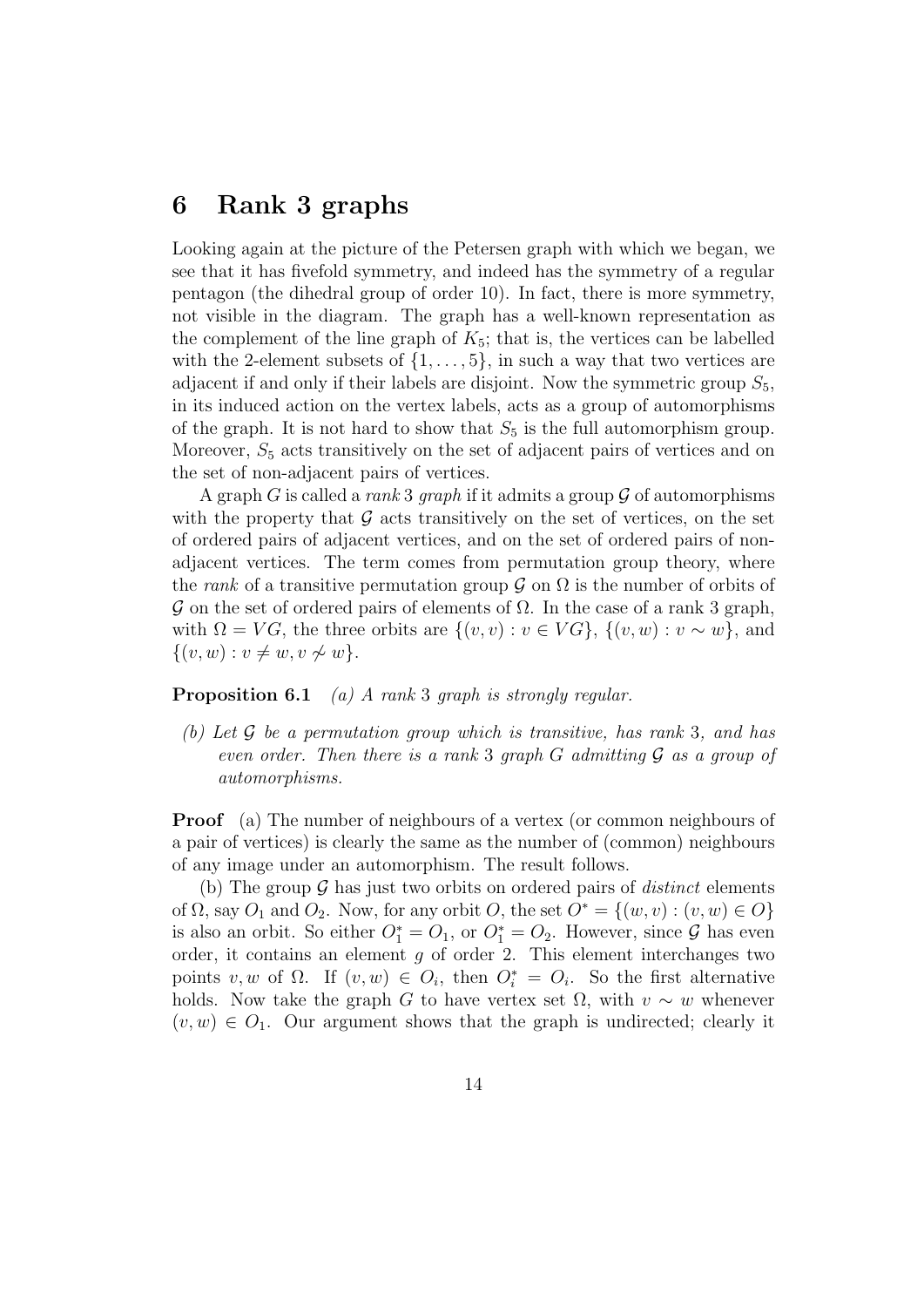admits  $\mathcal G$  as a rank 3 group of automorphisms. This is a special case of the general construction of G-invariant graphs in Chapter ??.

Note that the orbits  $O_1$  and  $O_2$  give rise by this construction to complementary strongly regular graphs.

A major result in permutation group theory, which relies heavily on the Classification of Finite Simple Groups, is the determination of all the rank 3 permutation groups. We outline the argument. Let  $\mathcal G$  be a rank 3 permutation group on  $\Omega$ .

We call  $\mathcal G$  *imprimitive* if it preserves a non-trivial equivalence relation, and *primitive* otherwise. Now, if G is imprimitive, let  $\equiv$  be the equivalence relation preserved by  $\mathcal{G}$ ; then the sets

$$
\{(v, w) : v \equiv w, v \neq w\} \text{ and } \{(v, w) : v \not\equiv w\}
$$

are  $\mathcal{G}$ -invariant, so must be the two  $\mathcal{G}$ -orbits on pairs of distinct points. The corresponding graphs are the disjoint union of complete graphs and the complete multipartite graph. So we may assume that  $\mathcal G$  is primitive.

The basic analysis of such a group is done by considering the socle of  $\mathcal{G}$ , the product of its minimal normal subgroups. It follows from the O'Nan– Scott Theorem that one of three possibilities must occur for the socle  $\mathcal N$  of  $\mathcal G$ (see Chapter ??):

- (a)  $\mathcal N$  is elementary abelian and acts regularly:
- (b)  $\mathcal N$  is a non-abelian simple group;
- (c)  $\mathcal N$  is the direct product of two isomorphic non-abelian simple groups.

In case (a), because its action is regular,  $\mathcal N$  can be identified with the set of points permuted, and is the additive group of a vector space  $V$  over the field  $GF(p)$ , for some prime p. The subgroup H fixing the origin is a group of linear transformations of V, with two orbits  $X_1$  and  $X_2$ . In our case, the orbits satisfy  $X_1 = -X_1$  and  $X_2 = -X_2$ , and the complementary graphs  $G_1$ and  $G_2$  have vertex set V and satisfy  $v \sim w$  in  $G_i$  if and only if  $v - w \in X_i$ .

So the classification in this case is reduced to finding groups of matrices over  $GF(p)$  having just two orbits (each closed under negation) on non-zero vectors. Examples include: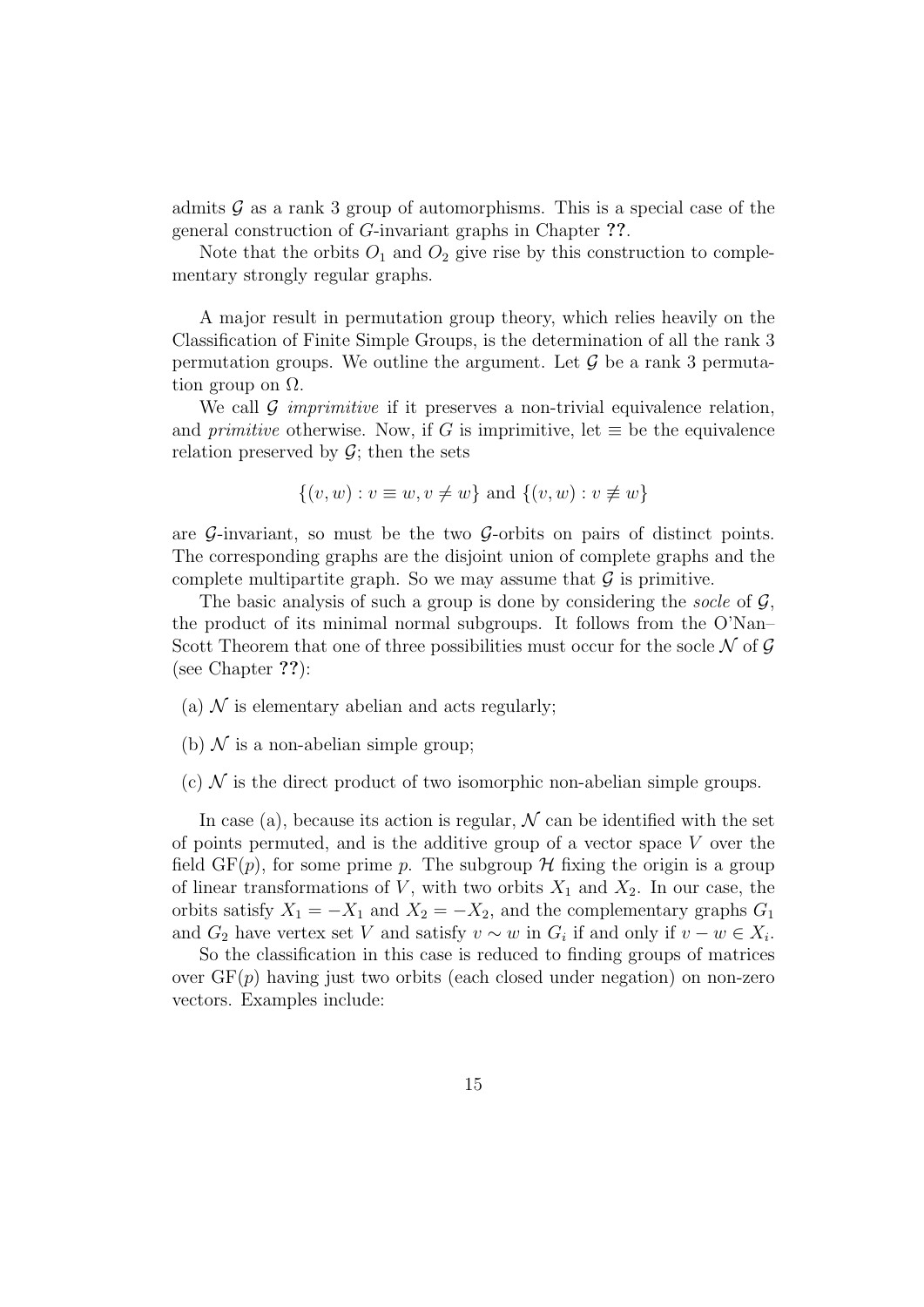- The multiplicative group of the non-zero squares in  $GF(q)$ , where  $q \equiv 1$ (mod 4). The orbits are the sets of squares and non-squares in  $GF(q)$ , and the graphs (which happen to be isomorphic) are the Paley graph  $P(q)$ .
- The *orthogonal group* preserving a non-degenerate quadratic form over  $GF(2)$ ; the orbits are the sets of non-zero vectors v satisfying  $Q(v) = \alpha$ , for  $\alpha = 0, 1$ . Such forms can be defined on spaces of even dimension, and there are just two inequivalent forms. For example, in dimension 4, the quadratic forms

$$
x_1x_2 + x_3x_4
$$
 and  $x_1x_2 + x_3^2 + x_3x_4 + x_4^2$ 

give the graphs  $L_2(4)$  (and its complement) and the *Clebsch graph* (and its complement) respectively. In general, these graphs occur among Thomason's pseudo-random graphs [28]. They are of pseudo or negative Latin square type, and satisfy  $C(3)$ .

The complete list of linear groups with two orbits on non-zero vectors was determined by Liebeck [19].

In case (b), where the socle  $\mathcal N$  of  $\mathcal G$  is non-abelian simple, the Classification of Finite Simple Groups shows that it must be an alternating group, a group of Lie type, or one of the twenty-six sporadic groups. Moreover, the O'Nan–Scott Theorem gives the extra information that  $\mathcal G$  lies between  $\mathcal N$ and its automorphism group (where  $\mathcal N$  is embedded in Aut $(\mathcal N)$  as the group of inner automorphisms). (A group  $\mathcal G$  lying between a simple group and its automorphism group is said to be almost simple.)

The combined efforts of a number of mathematicians including Bannai, Kantor, Liebler, Liebeck, and Saxl, have determined all rank 3 actions of almost simple groups. Examples include:

- The symmetric group  $S_n$  (for  $n \geq 5$ ), acting on the set of 2-element subsets of  $\{1, \ldots, n\}$ ; this gives the *triangular graph*  $T(n)$  and its complement.
- The projective group  $PGL(n, q)$  (for  $n \geq 4$ ) has a rank 3 action on the set of lines of the projective space: the orbits are the sets of intersecting pairs and skew pairs of lines.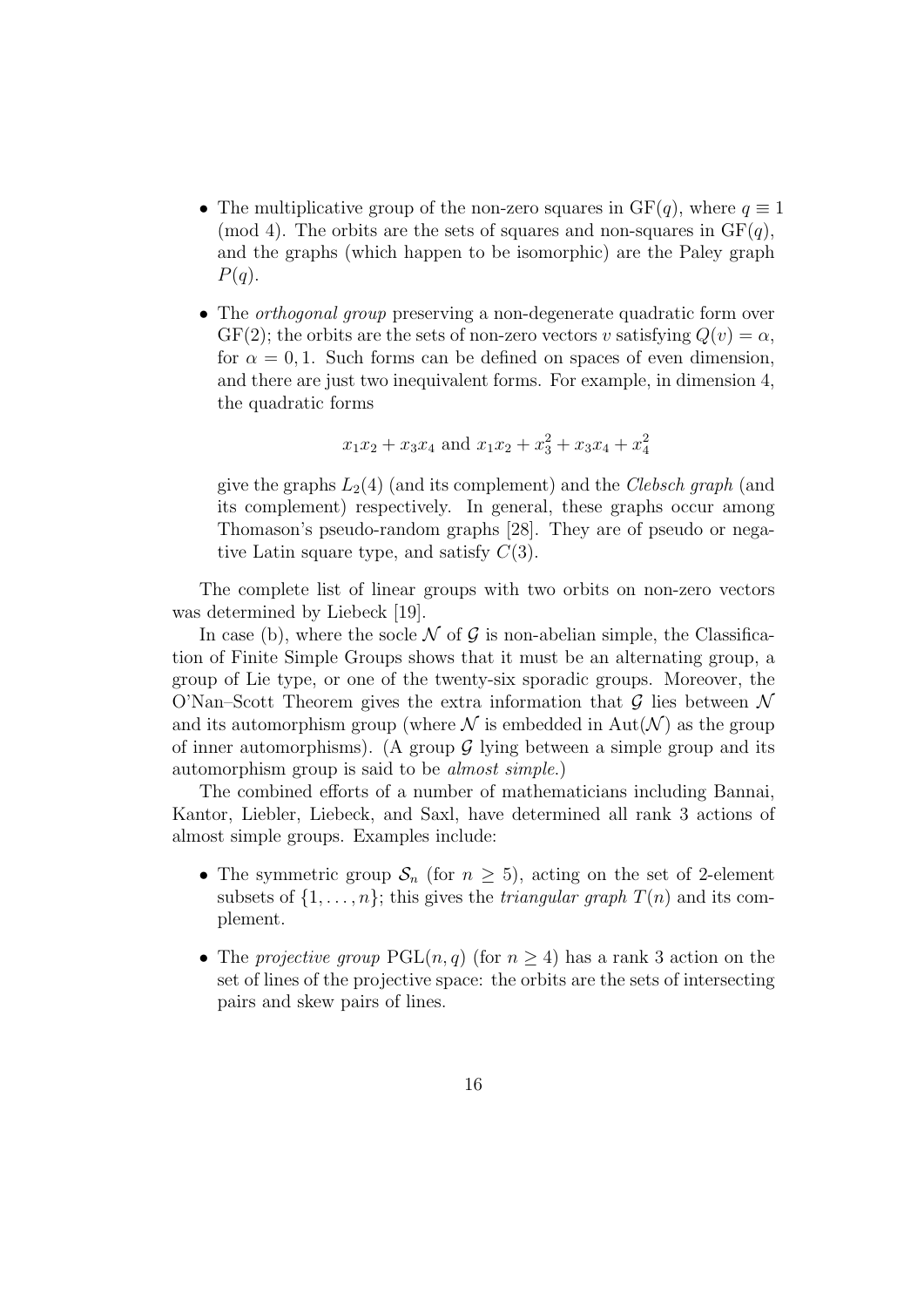- A *classical group* (one preserving a polarity of a projective space) acts on the set of self-polar points of the projective space (these form the polar space associated with the polarity; the action has rank 3 except in a few low-dimensional cases where it is doubly transitive. For a few cases involving small fields, the action on the non-self-polar points also has rank 3.
- There are various "sporadic" examples as well, such as  $PSU(3,5^2)$ on the vertices of the Hoffman–Singleton graph, or the Higman–Sims group on the vertices of the Higman–Sims graph.

Several of the sporadic simple groups were first constructed as groups of automorphisms of strongly regular graphs. These were the Hall–Janko, Higman–Sims, McLaughlin, Suzuki, Fischer and Rudvalis groups.

In case (c) of the O'Nan–Scott Theorem, the socle  $\mathcal N$  of  $\mathcal G$  is the direct product of two isomorphic simple groups. The analysis leading to this case actually shows that the rank 3 graphs which arise are the lattice graphs  $L_2(n)$ and their complements.

### 7 Related classes of graphs

There are many generalisations or variants of strongly regular graphs. In this section we introduce a few of these: distance-regular graphs, association schemes, walk-regular graphs, edge-regular graphs, Deza graphs, and strong graphs.

A connected graph G of diameter d is distance-regular if there are constants  $c_i, a_i, b_i$  for  $0 \leq i \leq d$  such that, if u and v are vertices at distance i, then the number of vertices w such that  $w \sim v$  and w is at distance  $i-1, i, i+1$ from u is  $c_i, a_i, b_i$  respectively. The numbers  $c_i, a_i, b_i$  are the *parameters* of the graph. Note that  $c_0$ ,  $a_0$  and  $b_d$  are zero.

A distance-regular graph is regular; its valency is  $b_0 = k$ . We have  $c_i +$  $a_i + b_i = k$  for all i, and  $c_1 = 1$ . Thus there are  $2d - 3$  "independent" parameters. A distance-regular graph of diameter 2 is the same thing as a connected strongly regular graph; we have  $\lambda = a_1$  and  $\mu = c_2$ .

A connected graph G is *distance-transitive* if there is a group  $\mathcal G$  of automorphisms of G such that, for any two pairs  $(u_1, v_1)$  and  $(u_2, v_2)$  of vertices satisfying  $d(u_1, v_1) = d(u_2, v_2)$ , there is an automorphism  $g \in \mathcal{G}$  which maps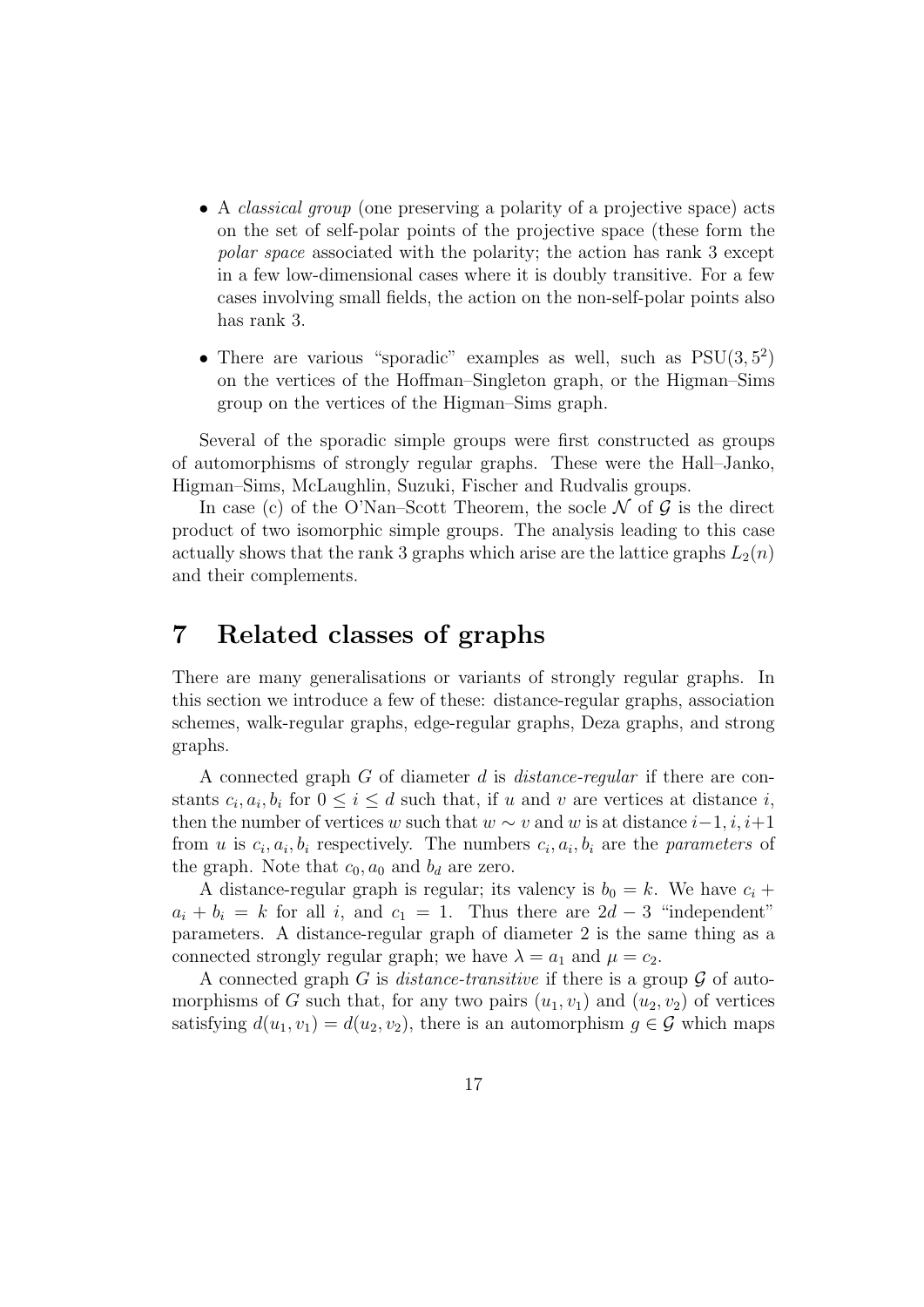$u_1$  to  $u_2$  and  $v_1$  to  $v_2$ . It is clear that any distance-transitive graph is distanceregular, and that a distance-transitive graph of diameter 2 is the same thing as a connected rank 3 graph.

The determination of all distance-transitive graphs is not yet complete. This class of graphs is discussed further in Chapter ??. Further information about distance-regular and distance-transitive graphs is contained in the book by Brouwer, Cohen and Neumaier [6].

There are many distance-regular graphs which are not distance-transitive. Such graphs become less common as the diameter increases. However, as shown by Egawa [12], there exist distance-regular graphs of arbitrarily large diameter which are not distance-transitive.

The adjacency matrix of a regular connected graph of diameter d has at lest  $d+1$  distinct eigenvalues (one of which is the valency). Distance-regular graphs attain this bound. As we have seen, a regular connected graph has three eigenvalues if and only if it is strongly regular. However, for  $d \geq 3$ , there are regular connected graphs of diameter  $d$  with  $d$  eigenvalues which are not distance-regular. The first examples were constructed by Bridges and Mena [4]; but the study of this interesting class of graphs has not yet progressed much beyond the collection of examples.

Looking more closely at distance-regular graphs, it can be shown that there are constants  $p_{ij}^k$  for  $0 \leq i, j, k \leq d$  with the property that, given vertices u and v with  $d(u, v) = k$ , the number of vertices w such that  $d(u, w) = i$  and  $d(w, v) = j$  is precisely  $p_{ij}^k$ . Now we can generalise this as follows.

Suppose that the ordered pairs of points of a set  $\Omega$  are partitioned into  $s + 1$  classes  $C_0, \ldots, C_s$  with the following properties:

- The diagonal  $\{(v, v) : v \in \Omega\}$  is a single class  $C_0$ ;
- Each class  $C_i$  is symmetric (that is, if  $(u, v) \in C_i$  then  $(v, u) \in C_i$ );
- Given  $i, j, k \in \{1, ..., s\}$  and  $(u, v) \in C_i$ , the number of w such that  $(u, w) \in V_j$  and  $(w, v) \in C_k$  depends only on  $i, j, k$  and not on  $(u, v)$ .

Such a structure is called an association scheme. Thus, a distance-regular graph gives rise to an association scheme.

More about association schemes can be found in Bannai and Ito [2], Godsil [15] and Bailey [1]. A still more general concept is a coherent configuration, where the relations are not required to be symmetric.

Association schemes were originally used in experimental design by Bose and his school. Suppose that an experiment is being performed on a number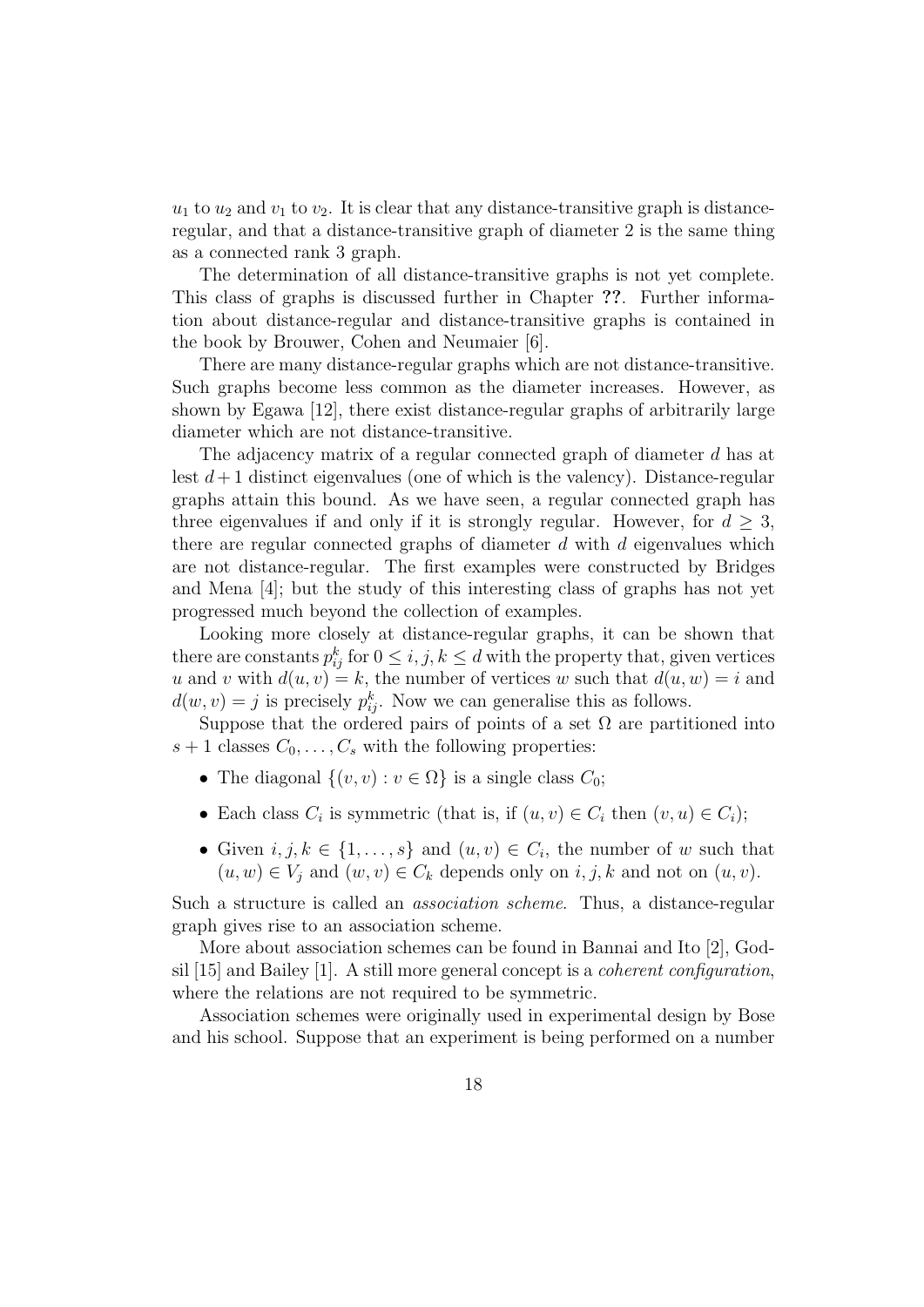of experimental units which are divided into  $b$  blocks of size  $k$  (for example, k fields on each of b farms, or k patients in each of b hospitals). We want to apply a number  $v$  of different treatments in such a way that no treatment occurs more than once in the same block. It is clearly a good idea to arrange that any two treatments occur together in a block the same number of times, if possible. (Such a design is called balanced.) However, Fisher showed that, if  $k < v$ , this is not possible unless  $v \leq b$ . To test more treatments, we must relax the condition of balance. Bose observed that the best approach is to have an association scheme on the set of treatments, and to arrange that the number of times two treatments  $u$  and  $v$  occur together in a block depends only on which associate class  $C_i$  contains  $(u, v)$ . Such a design is called partially balanced. See [1] for more information.

Indeed, this is a case where the applications came first, and the generalisation preceded the special case. Partially balanced designs were defined by Bose and Nair in 1939. During the 1950s, association schemes became of interest in their own right, but not until Bose's 1963 paper [3] was the term "strongly regular graph" introduced.

A graph  $G$  is *walk-regular* if, for every non-negative integer i and vertex  $v$ , the number of closed walks of length i starting at v depends only on i, not on v. Equivalently, a graph is walk-regular if the characteristic polynomials of all its vertex-deleted subgraphs are the same. The class of walk-regular graphs includes both the vertex-transitive graphs and the distance-regular graphs, and of course is contained in the class of regular graphs. See Godsil [15] for more about these graphs.

A strongly regular graph is defined by three conditions:

(a) any vertex has  $k$  neighbours;

- (b) any two adjacent vertices have  $\lambda$  common neighbours;
- (c) any two non-adjacent vertices have  $\mu$  common neighbours.

We can weaken the definition by requiring only two of the three conditions to hold. A graph satisfying (a) and (b) is called *edge-regular*; a graph satisfying (b) and (c) is a Deza graph [13]. The class of graphs satisfying (a) and (c) has not been studied except in special cases.

More systematically, recall that a graph is  $t$ -tuple regular (that is, satisfies  $C(t)$  if the number of common neighbours of a set S of at most t vertices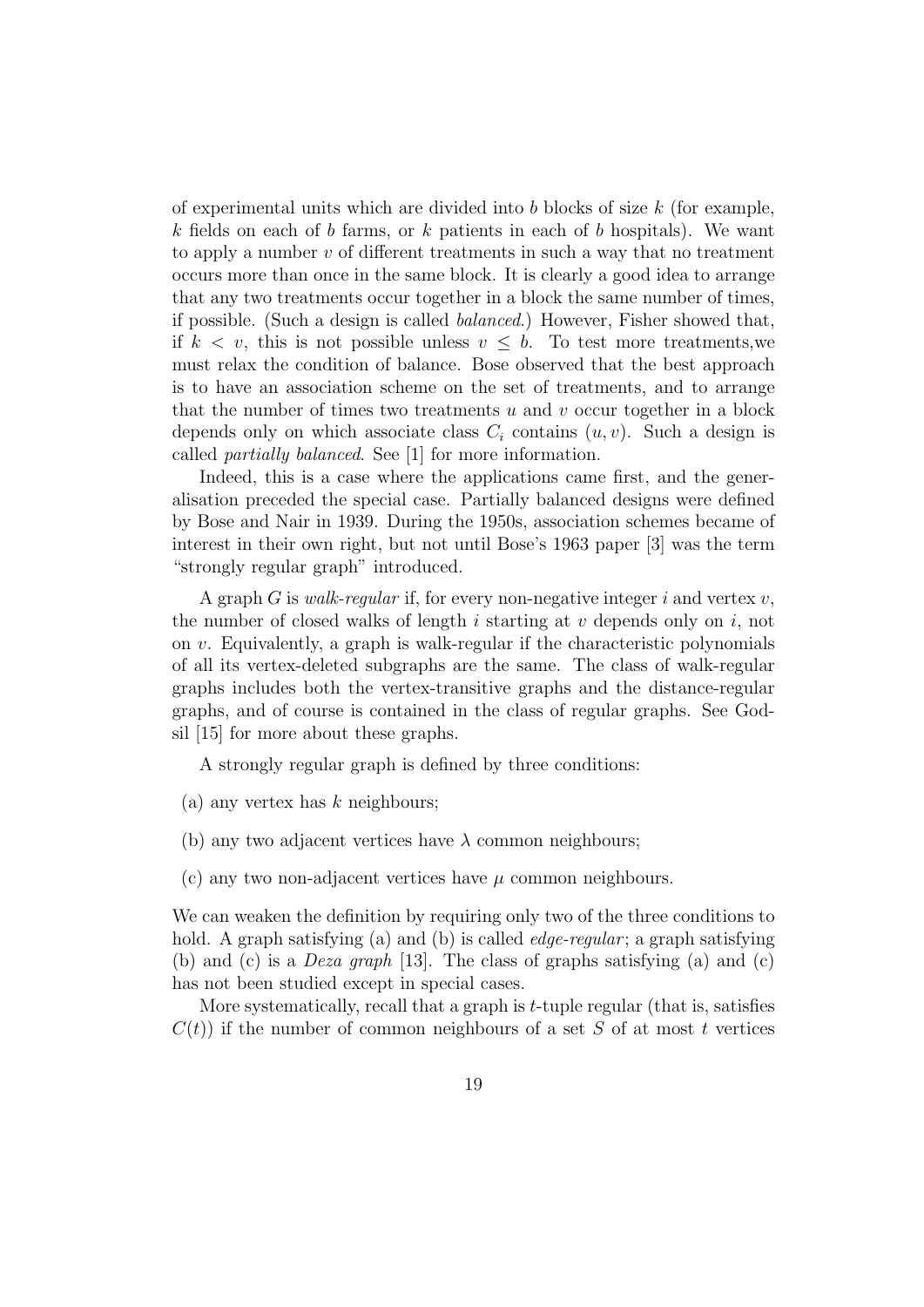depends only on the isomorphism type of the induced subgraph on S. Let us say that a graph satisfies  $R(t)$  if this condition holds for sets S with  $|S| = t$ . Thus, a Deza graph satisfies  $R(2)$  but not necessarily  $R(1)$ . As far as I know, no systematic study of the possible sets of integers t for which  $R(t)$  can hold in a graph has been made.

A variant of Deza graphs was earlier introduced by Seidel, who defined a *strong graph* to be one having the property that, for any two vertices u and  $v$ , the number of vertices joined to just one of the two depends only on whether or not  $u$  and  $v$  are joined. Using a modified adjacency matrix  $B$ with 0 on the diagonal,  $-1$  for adjacency and  $+1$  for non-adjacency, we find that

$$
(B - \rho_1 I)(B - \rho_2 I) = (n - 1 + \rho_1 \rho_2)J
$$

for some  $\rho_1, \rho_2$ . It follows that, if  $n - 1 + \rho_1 \rho_2 \neq 0$ , the graph is regular (and so strongly regular). In the remaining case, when  $n-1+\rho_1\rho_2=0$ , the graph need not be regular; such special strong graphs are closely connected with regular two-grahs (see below).

The operation  $\sigma_X$  of *switching* a graph G with respect to a set X of vertices is defined as follows: edges between  $X$  and its complement are "switched" to non-edges, and non-edges to edges; adjacencies within  $X$  or outside  $X$  remain unaltered. Switching with respect to all subsets generates an equivalence relation on the class of all graphs on a fixed vertex set  $V$ . It is easy to see that, if  $\mathcal T$  is the set of 3-subsets of V which contain an odd number of edges of G, then T is unaltered by switching. Moreover, a set  $T$ of triples arises from a graph in this way if and only if any 4-set contains an even number of members of  $\mathcal T$ . Such a set is called a *two-graph*. Thus, there is a bijection between the set of two-graphs on  $V$  and the set of switching equivalence classes on V .

Switching a graph G has the effect of pre- and post-multiplying the  $(0, -1, +1)$  adjacency matrix of G (defined above) by a diagonal matrix with entries  $\pm 1$ . The matrix equation

$$
(B - \rho_1 I)(B - \rho_2 I) = 0
$$

satisfied by special strong graphs is unaffected by this, so if a graph satisfies this equation, so do all graphs in its switching class. In this case the corresponding two-graph is called regular. Regular two-graphs are also characterised by the property that any two vertices in V lie in a constant number of triples in  $\mathcal T$ .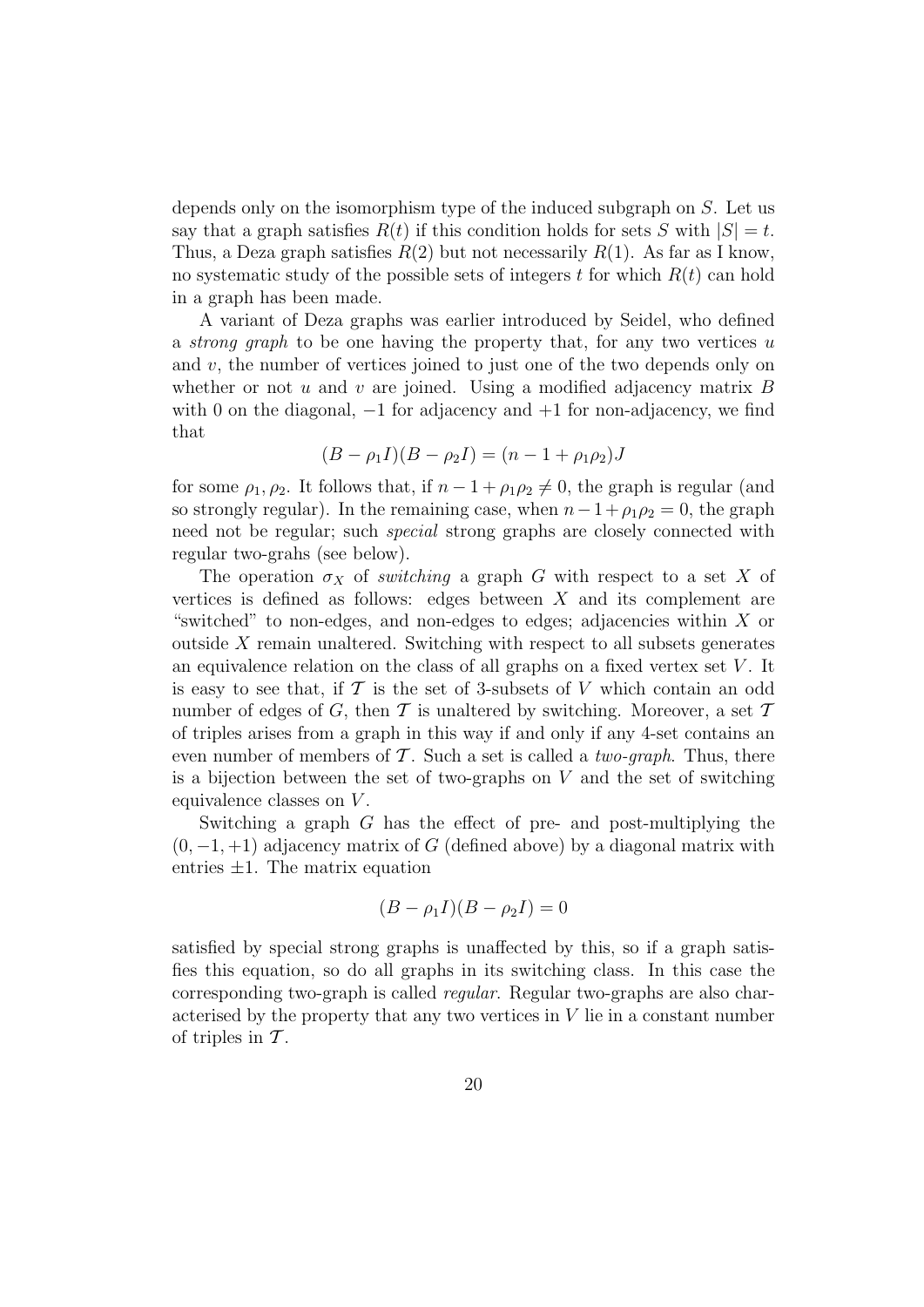There are many connections between regular two-graphs, strongly regular graphs, sets of equiangular lines in Euclidean space, doubly transitive permutation groups, antipodal distance-regular graphs of diameter 3, and several other topics. We refer to Seidel's surveys [26, 27].

### References

- [1] R. A. Bailey, Association Schemes: Designed Experiments, Algebra and Combinatorics, Cambridge University Press, Cambridge, 2004.
- [2] E. Bannai and T. Ito, Algebraic Combinatorics I: Association Schemes, Benjamin, New York, 1984.
- [3] R. C. Bose, Strongly regular graphs, partial geometries, and partially balanced designs, *Pacific J. Math.* **13** (1963), 389–419.
- [4] W. G. Bridges and R. A. Mena, Multiplicative cones a family of three eigenvalue graphs,  $A$ equat. Math. **22** (1981), 208–214.
- [5] A. E. Brouwer, Strongly regular graphs, pp. 667–685 in The CRC Handbook of Combinatorial Designs (ed. C. J. Colbourn and J. H. Dinitz), CRC Press, Boca Raton, 1996.
- [6] A. E. Brouwer, A. M. Cohen, and A. Neumaier, Distance-regular Graphs, Springer, Berlin, 1989.
- [7] P. J. Cameron, 6-transitive graphs, J. Combinatorial Theory (B) 28 (1980), 168–179.
- [8] P. J. Cameron, J.-M. Goethals and J. J. Seidel, Strongly regular graphs with strongly regular subconstituents, *J. Algebra* 55 (1978), 257–280.
- [9] P. J. Cameron and J. H. van Lint, Graphs, Codes, Designs and their Links, Cambridge University Press, Cambridge, 1991.
- [10] L.-C. Chang, The uniqueness and non-uniqueness of triangular association schemes, Science Record 3 (1959), 604–613.
- [11] P. Delsarte, J.-M. Goethals and J. J. Seidel, Spherical codes and designs, Geometriae Dedicata 6 (1977), 363–388.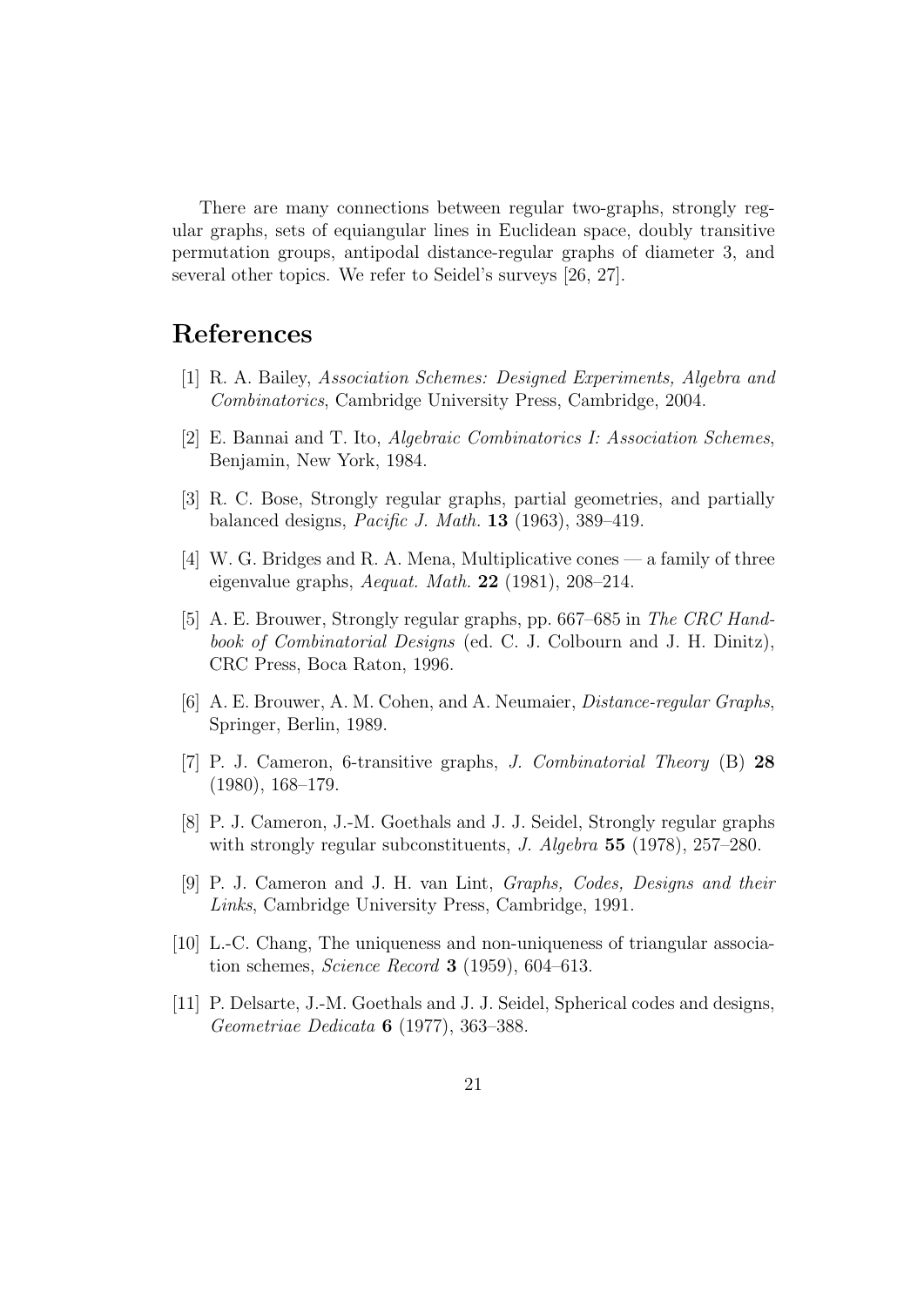- [12] Y. Egawa, Association schemes of quadratic forms, J. Combinatorial Theory (A) 38 (1985), 1–14.
- [13] M. Erickson, S. Fernando, W. H. Haemers, D. Hardy and J. Hemmeter, Deza graphs: A generalization of strongly regular graphs, J. Combinatorial Design 7 (1999), 395–405.
- [14] D. G. Fon-Der-Flaass, New prolific constructions of strongly regular graphs, Adv. Geom. 2 (2002), 301–306.
- [15] C. D. Godsil, Algebraic Combinatorics, Chapman & Hall/CRC Press, 1993.
- [16] A. J. Hoffman, On the uniqueness of the triangular association scheme, Ann. Math. Stat. 31 (1960), 492–497.
- [17] D. A. Holton and J. Sheehan, The Petersen graph, Austral. Math. Soc. Lecture Series 7, Cambridge Univ. Press, Cambridge, 1993.
- [18] M. G. Kreĭn, Hermitian-positive kernels II, Amer. Math. Soc. Transl. (2) 34 (1963), 109–164.
- [19] M. W. Liebeck, The affine permutation groups of rank 3, Proc. London Math. Soc. (3) 54 (1987), 477–516.
- [20] B. D. McKay and E. Spence, in preparation.
- [21] H. Van Maldeghem, *Generalized Polygons*, Birkhäuser, Basel, 1998.
- [22] A. Neumaier, Strongly regular graphs with least eigenvalue  $-m$ , Arch. Math. 33 (1979), 392–400.
- [23] R. E. A. C. Paley, On orthogonal matrices, J. Math. Phys. 12 (1933), 311–320.
- [24] L. L. Scott Jr., A condition on Higman's parameters, Notices Amer. Math. Soc. 20 (1973), A-97.
- [25] J. J. Seidel, Strongly regular graphs with  $(-1, 1, 0)$  adjacency matrix having eigenvalue 3, Linear Algebra Appl. 1 (1968), 281–298.